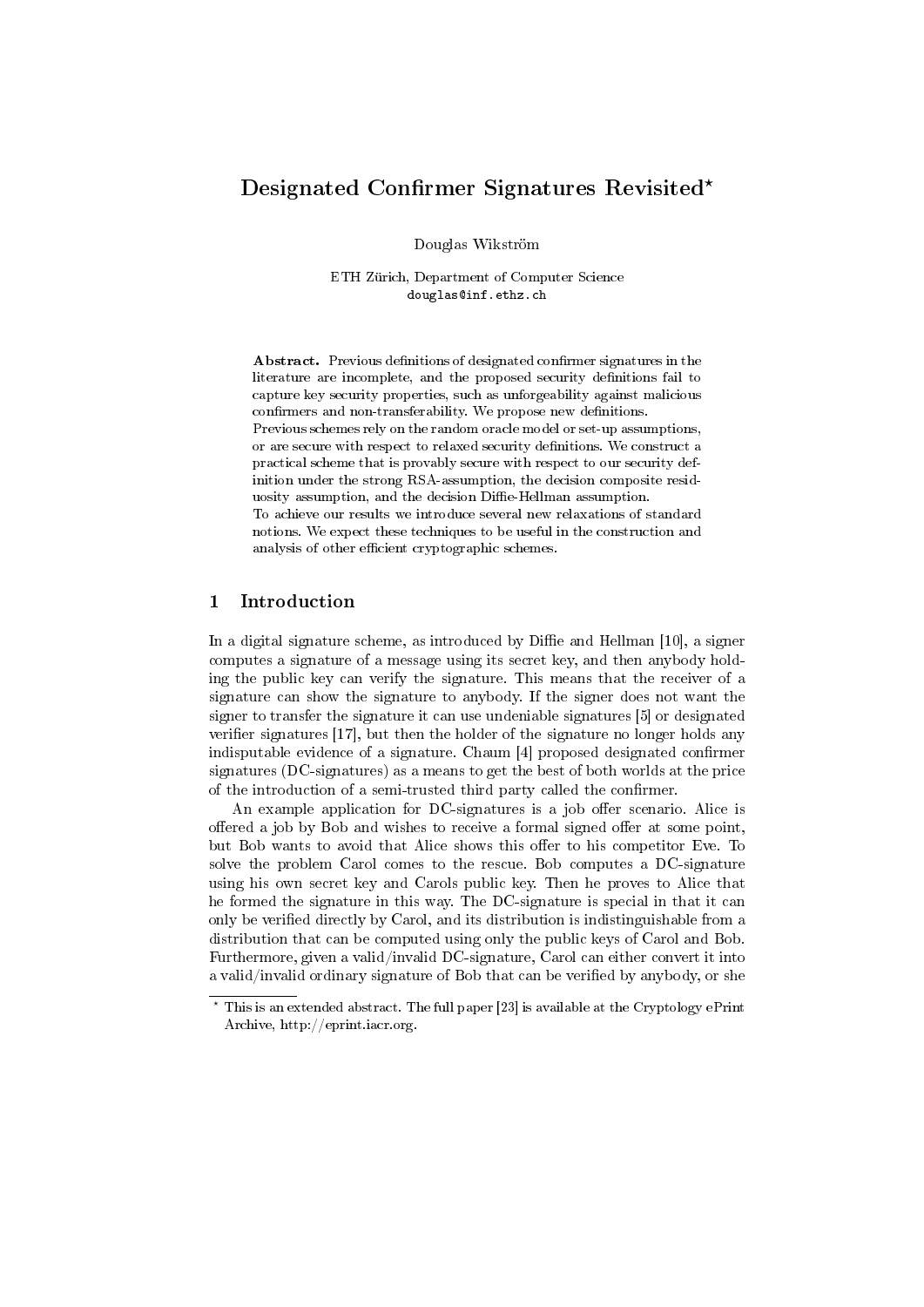can prove that she has the ability to do this. Bob can assume that nobody can forge a signature for his public key, and that as long as Carol is honest nobody learns that he signed an offer. Alice can safely assume that Bob can not fool her, and that if Bob denies having signed an offer and Carol is honest, then Carol can prove to anybody that Bob is lying.

### 1.1 Previous Work

The first formal model of DC-signatures was given by Okamoto [19], but he did not consider the problem of signer coercion. Thus, a signer could be coerced into confirming/denying a signature without the randomness of the signature computation. This problem was considered by Camenisch and Michels [2], who provided stronger definitions. They also proposed both a scheme based on general primitives and more practically oriented schemes, and sketched a security proof for the general construction. In their work on verifiable encryption of discrete logarithms Camenisch and Shoup [3] give a very brief sketch of a DC-signature scheme where most interactive protocols use Schnorr-style techniques.

Goldwasser and Waisbard [16] proposed a relaxed security definition to allow the proofs of knowledge to be strong witness hiding instead of zero-knowledge, and thus allow concurrency. They give a transformation that converts an ordinary signature scheme into a DC-signature scheme secure according to their relaxed definition. They use no random oracles, but the disavowal protocol is based on general zero-knowledge techniques, and the other protocols are based on cut-and-choose techniques.

Gentry, Molnar, and Ramzan [13] considered another relaxation based on an observation originally made by Michels and Stadler [18]. Instead of computing a signature of the message directly, the signer computes a "confirmer commitment" of the message, and then sign the commitment. The constructions in [13] are efficient and do not rely on the random oracle model, but they require the existence of trusted RSA-parameters.

# 1.2 Our Contributions

Firstly, we take a careful look at existing definitions of DC-signatures. It turns out that two protocols that are not mentioned in previous works, are needed for successful deployment: a proof of correct conversion of a signature, and a proof that a public key is "well formed". We also observe that the definitions of security proposed by Camenisch and Michels [2], Goldwasser and Waisbard [16], and Gentry et al. [13] respectively do not ensure unforgeability when the confirmer is malicious. Furthermore, we note that the relaxed denition in [16] does not prevent transferability, which is arguably a key property of DC-signatures, and the definition in [2] is flawed and can not be satisfied at all. Thus, previous definitions do not capture the notion of DC-signatures correctly. We propose new definitions that correct these deficiencies.

Secondly, we consider how to construct a secure DC-signature scheme. We prove the security of a generic construction with respect to the new security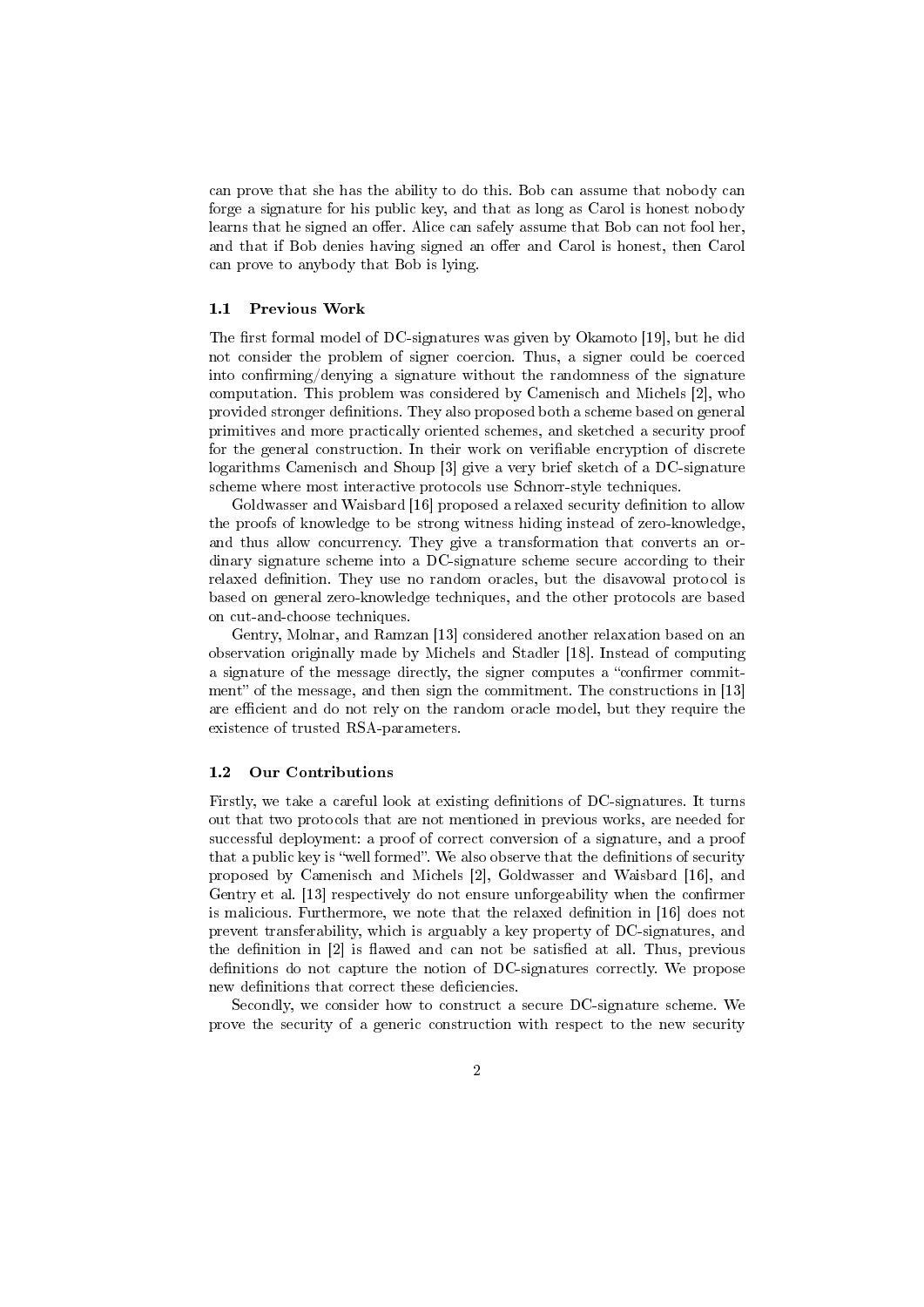definition. We then describe an instantiation of the generic construction that is secure under the strong RSA-assumption, the decision composite residuosity assumption, and the decision Diffie-Hellman assumption. In contrast to the scheme briefly sketched by Camenisch and Shoup [3] our scheme does not rely on the random oracle model, and it satisfies stronger security requirements than the schemes proposed in [16] and [13]. Furthermore, the setting we consider is stricter in that we do not assume the existence of a trusted key generator as is done in [3]. Despite this our scheme is practical.

Thirdly, our approach to the problem of constructing DC-signatures is different from previous in that instead of relaxing the security denitions of DCsignatures, we relax the security definitions of the primitives used to construct them and prove that weaker primitives suffice. The relaxed notions we introduce and our techniques are of general interest in the construction of efficient and provably secure cryptographic schemes.

Because of space requirements we only sketch most of our results and proofs in this extended abstract, and focus on the new ideas presented. For details and proofs of all claims we refer the reader to the full version [23] of this paper.

#### 1.3 Notation

We consider security with respect to *uniform* algorithms and our assumptions are also uniform in nature, but our results are easily translated to their non-uniform analogs. We use PT, PPT and EPPT to denote the set of uniform, uniform and probabilistic, and uniform expected, polynomial time Turing machines respectively. We let  $\kappa$  be the main security parameter. We write  $\langle V(x), P(y)\rangle(z)$  to denote the output of V with private input x when it interacts with P with private input y on common input z. We write  $A[S(x)]$  to denote that A has "oracle access" to an interactive Turing machine  $S$  with private input  $x$ . Formally, we assume that A has a separate pair of communication tapes over which it communicates with S. Whenever we write an expression of the form  $\langle V(x), A[S(y)](z)\rangle \langle w \rangle$  it is assumed that communication takes place in two phases. Before any message is communicated between  $V$  and  $A$ ,  $A$  and  $S$  may communicate freely. Then some messages are communicated between  $V$  and  $A$ . When some message is again communicated between  $A$  and  $S$ , communication is no longer possible between V and A. Finally, when A chooses part of the common input on which it interacts with V, we write  $\langle V, A[S(x)](y)\rangle(z, \cdot)$ . We abuse notation and say that a protocol is an interactive proof if it is overwhelmingly sound and we say that a protocol is a proof of knowledge only if it is also an interactive proof.

We use 1 and 0, and logical true and false interchangeably. We denote the natural numbers by N, the integers by Z, the integers modulo n by  $\mathbb{Z}_n$ , the multiplicative group modulo  $n$  by  $\mathbb{Z}_n^*$  and the subgroup of squares modulo  $n$  by  $SQ_n$ . We call a prime integer p safe if  $(p-1)/2$  is prime.

We use the variation of the strong RSA-assumption which says that given a product N of two random safe primes of the same bit-size and a random  $g \in SQ_N$ , it is infeasible to compute  $(b, \eta)$  such that  $b^{\eta} = g \mod N$  and  $\eta \neq \pm 1$ . We use the variation of the decision composite residuosity assumption  $(DCR)$ ,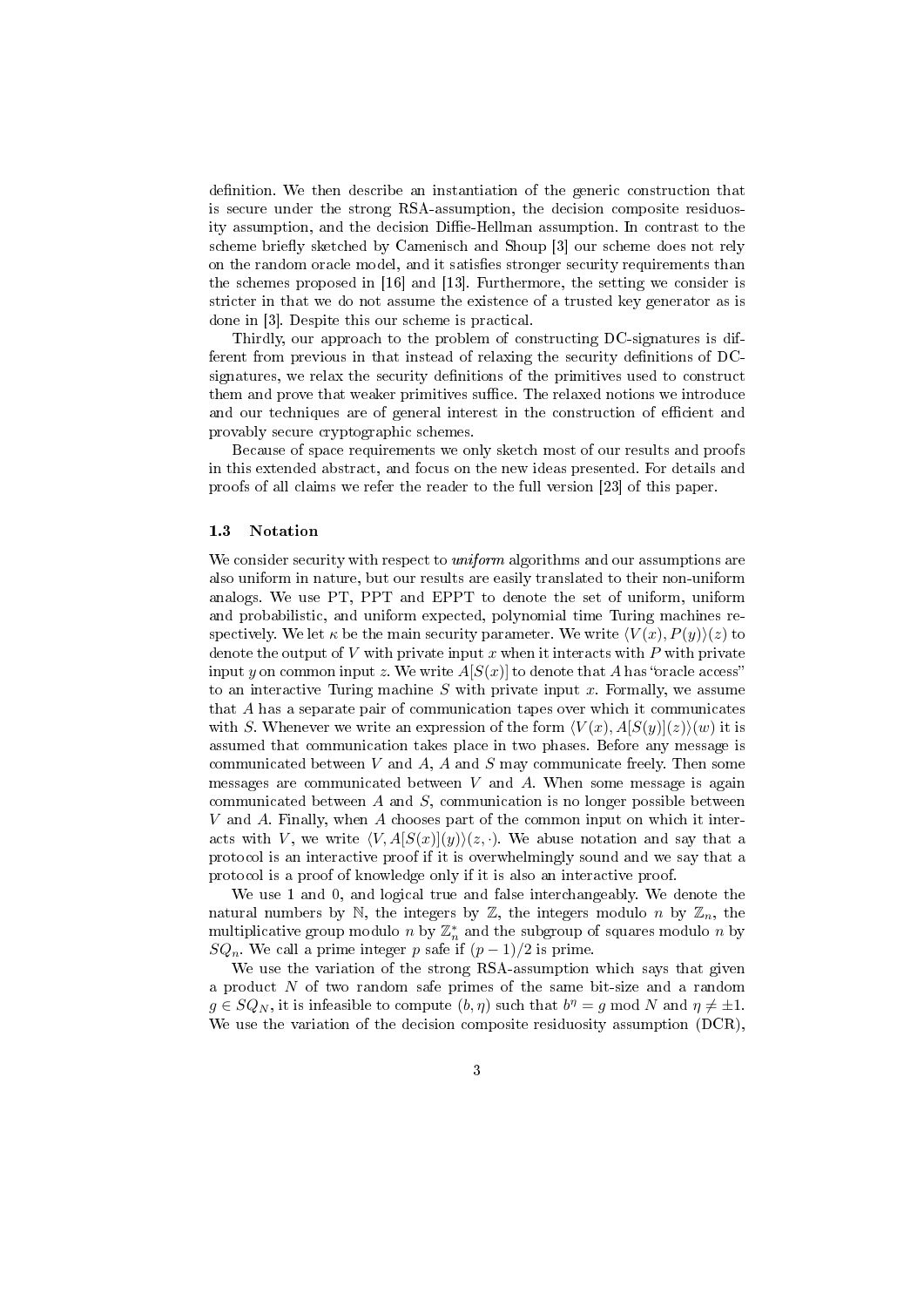which says that given a product n of two random safe primes of the same bitsize, it is infeasible to distinguish the uniform distribution on elements in  $\mathbb{Z}_{n^2}^*$ from the uniform distribution on nth residues in  $\mathbb{Z}_{n^2}^*$ . We use the decision Diffie-Hellman assumption for the subgroup  $G_Q$  of squares of  $\mathbb{Z}_P^*$ , where  $P = 2Q + 1$ is a safe prime. This says that if g generates  $G_Q$  and  $\alpha, \beta, \gamma \in \mathbb{Z}_Q$  are random, then the distributions of  $(g^{\alpha}, g^{\beta}, g^{\alpha\beta})$  and  $(g^{\alpha}, g^{\beta}, g^{\gamma})$  are indistinguishable.

# 2 Definition of Designated Confirmer Signature Schemes

A DC-signature scheme consists of algorithms and interactive protocols. There are two key generation algorithms  $\text{Kg}_{\text{s}}^{\text{dc}}$  and  $\text{Kg}_{\text{c}}^{\text{dc}}$  for the signer and confirmer respectively. There is a single signature algorithm  $\text{Sig}^{\text{dc}}$  that given a secret signature key, a message, and a confirmer public key outputs a signature. The signature can not be verified directly, but the confirmer can use a conversion algorithm  $Con^{dc}$  with his secret key and the signer public key to transform it into a signature that can be verified by anybody holding the public key of the signer using the verification algorithm Vf<sup>dc</sup>. The protocols  $\pi_{wf}$  and  $\pi_c$  are used by the confirmer to prove that it formed its key correctly and the correctness of a conversion. The protocols  $\pi_v$  and  $\pi_e$  are used by the signer and confirmer respectively, to convince a verifier that a given DC-signature is valid and valid/invalid respectively. The protocols  $\pi_{wf}$  and  $\pi_c$  are not present in previous formalizations.

**Definition 1 (DC Signature Scheme).** A designated confirmer signature scheme DCS consists of algorithms  $Kg_s^{dc}$ ,  $Kg_c^{dc}$ ,  $Sig^{dc}$   $\in$  PPT and Con<sup>dc</sup>, Vf<sup>dc</sup>  $\in$ PT, and interactive protocols  $\pi_{wf} = (P_{wf}, V_{wf}), \pi_c = (P_c, V_c), \pi_v = (P_v, V_v),$ and  $\pi_e = (P_e, V_e)$  with the following completeness properties. For every  $\kappa \in \mathbb{N}$ , for every possible outputs  $(ssk, spk)$  of  $\mathsf{Kg}_{\mathsf{s}}^{\mathsf{dc}}(1^{\kappa})$  and  $(sk, pk)$  of  $\mathsf{Kg}_{\mathsf{c}}^{\mathsf{dc}}(1^{\kappa})$  respectively, for every  $m \in \{0,1\}^*$ , and for every  $r, \sigma_0 \in \{0,1\}^*$ , and with  $\sigma_1 =$  $\mathsf{Sig}^{\mathsf{dc}}_{ssk,r}(m, pk)$ 

- 1.  $\mathsf{Vf}^{\mathsf{dc}}_{spk}(m, \mathsf{Con}^{\mathsf{dc}}_{sk}(\sigma_1, spk)) = 1,$
- 2.  $\Pr[\langle V_{wf}, P_{wf}(sk)\rangle(pk) = 1]$  is overwhelming,
- 3.  $Pr[\langle V_c, P_c(sk) \rangle (\sigma_0, \text{Con}^{\text{dc}}_{sk}(\sigma_0, spk), pk) = 1]$  is overwhelming,
- 4.  $Pr[\langle V_e, P_e (sk) \rangle (m, \sigma_0, \hat{\mathsf{Vf}}_{spk}^{\mathsf{dc}}(m, \mathsf{Con}_{sk}^{\mathsf{dc}}(\sigma_0, spk)), pk, spk) = 1]$  is overwhelming, and
- 5.  $Pr[\langle V_v, P_v(ssk, r) \rangle (m, \sigma_1, pk, spk) = 1]$  is overwhelming.

## 2.1 Well-Formed Keys and Signatures

We introduce the notion of well-formed confirmer keys to formalize the set of strings which behave as keys functionally, and we introduce the notion of wellformed signatures as a generalization of the set of honestly generated signatures.

**Definition 2 (Well-Formed Keys).** Let  $DCS$  be a  $DC$ -signature scheme. We say that the tuple  $(Kg_{c,1}^{dc}, Kg_{c,2}^{dc}, Kg_{c,3}^{dc})$  splits  $Kg_c^{dc}$  if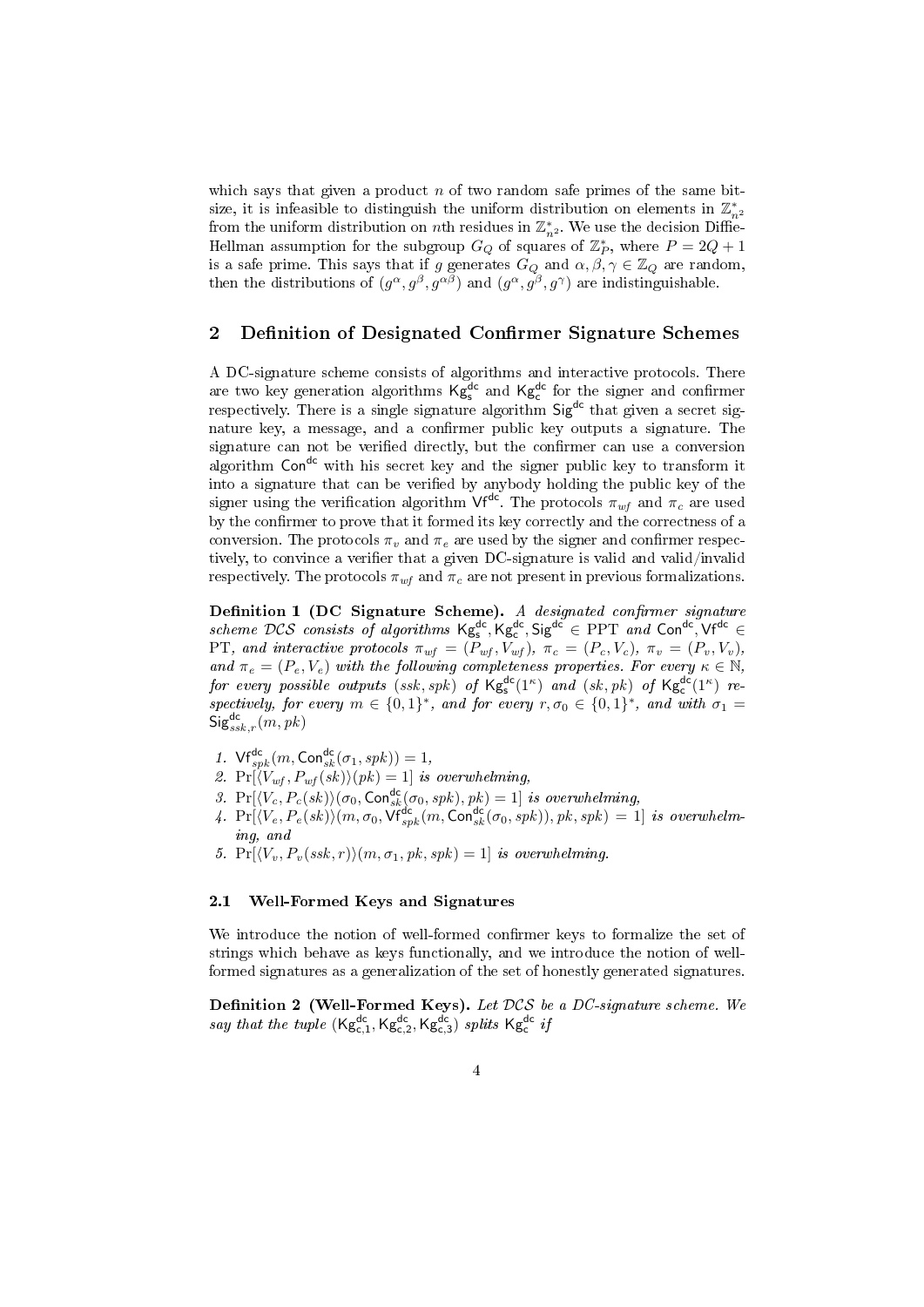- 1. Kg<sup>dc</sup> and Kg<sup>dc</sup>, are probabilistic and Kg<sup>dc</sup>, is a deterministic polynomial time  $(in\ their\ first\ parameters)\ algorithms,$
- 2. on input  $1^{\kappa}$ , Kg<sub>c</sub><sup>dc</sup> computes  $pk_1 = \text{Kg}_{c,1}^{dc}(1^{\kappa})$ ,  $sk = \text{Kg}_{c,2}^{dc}(pk_1)$ , and  $pk_2 =$  $\mathsf{Kg}_{c,3}^{\mathsf{dc}}(1^{\kappa},pk_1, sk), \text{ and outputs } (pk, sk) = ((pk_1, pk_2), sk),$
- 3. for every  $\kappa \in \mathbb{N}$  and  $pk_1, pk_2 \in \{0,1\}^*$  there exists at most one  $sk \in \{0,1\}^*$ such that  $pk_2 = \mathsf{Kg}_{c,3}^{\mathsf{dc}}(1^{\kappa}, pk_1, sk)$ , and
- 4. if  $pk_2 = \mathsf{Kg}_{c,3}^{\mathsf{dc}}(1^{\kappa},pk_1, sk)$ , then for every output  $(spk, ssk)$  of  $\mathsf{Kg}_{s}^{\mathsf{dc}}(1^{\kappa})$  and  $m, r \in \{0, 1\}^*$ :  $\mathsf{Vff}_{spk}^{\mathsf{dc}}(m, \mathsf{Con}^{\mathsf{dc}}_{sk}(\mathsf{Sig}^{\mathsf{dc}}_{ssk,r}(m, pk), spk)) = 1$ .

We say that  $(pk_1, pk_2)$  is well-formed with respect to the splitting if  $pk_2$  $\mathsf{Kg}_{\mathsf{c},3}^{\mathsf{dc}}(pk_1,sk)$  for some sk. We say that  $((pk_1, pk_2), sk)$  is well-formed for such a secret key sk.

If the signer or the confirmer proves to the verifier that a DC-signature is valid/invalid relative a well-formed confirmer public key, then the verifier is confident that if converted, the result is also valid/invalid in a consistent way. Every key generator can be trivially split, but we are interested in splittings that given  $(pk_1, pk_2)$  allow a simple proof of knowledge of sk such that  $((pk_1, pk_2), sk)$  is well-formed.

**Definition 3 (Well-Formed Signature).** Let  $DCS$  be a  $DC\text{-}signature\; scheme$ and let  $wf : \{0,1\}^* \times \{0,1\}^* \times \{0,1\}^* \rightarrow \{0,1\}$  be a polynomially computable function. We say that wf is a well-formedness function with respect to DCS and a splitting of  $\text{Kg}^{\text{dc}}_{\text{c}}$  if for every well-formed  $(\text{pk}, \text{sk})$ , every output  $(\text{spk}, \text{ssk})$ of  $\mathsf{Kg}^{\mathsf{dc}}_{\mathsf{s}}(1^{\kappa})$ , and every possible output  $s = \mathsf{Con}^{\mathsf{dc}}_{sk}(\mathsf{Sig}^{\mathsf{dc}}_{ssk}(m, pk), spk)$ , we have  $wf(s, pk, spk) = 1.$ 

All honestly generated signatures are well formed, but some valid signatures may not be. It is trivial to see that there exists a well-formedness function for every DC-signature scheme, but we are interested in well-formedness functions that simplify the construction of our protocols.

# 2.2 Definition of Security

Assume that some splitting and well-formedness functions are fixed and define the following relations.

# Definition 4 (Relations).

- 1. WELL-FORMED CONFIRMER KEYS. Denote by  $\mathcal{R}_{wf}$  the set of all well-formed key pairs  $((pk_1, pk_2), sk)$ .
- 2. CORRECT CONVERSION. Denote by  $\mathcal{R}_c$  the set of pairs  $((\sigma, s, pk, spk), sk)$ such that  $(pk, sk) \in \mathcal{R}_{wf}$  and  $s = \text{Con}_{sk}^{dc}(\sigma, spk)$ .
- 3. CORRECT EVALUATION. Denote by  $\mathcal{R}_e$  the set of pairs  $((m, \sigma, c, pk, spk), sk)$ such that  $(pk, sk) \in \mathcal{R}_{wf}$ , and  $s = \text{Con}^{\text{dc}}_{sk}(\sigma, spk)$  for some s such that  $\mathsf{Vf}_{spk}^{\mathsf{dc}}(m, s) = c \text{ and } wf(s, pk, spk) = 1.$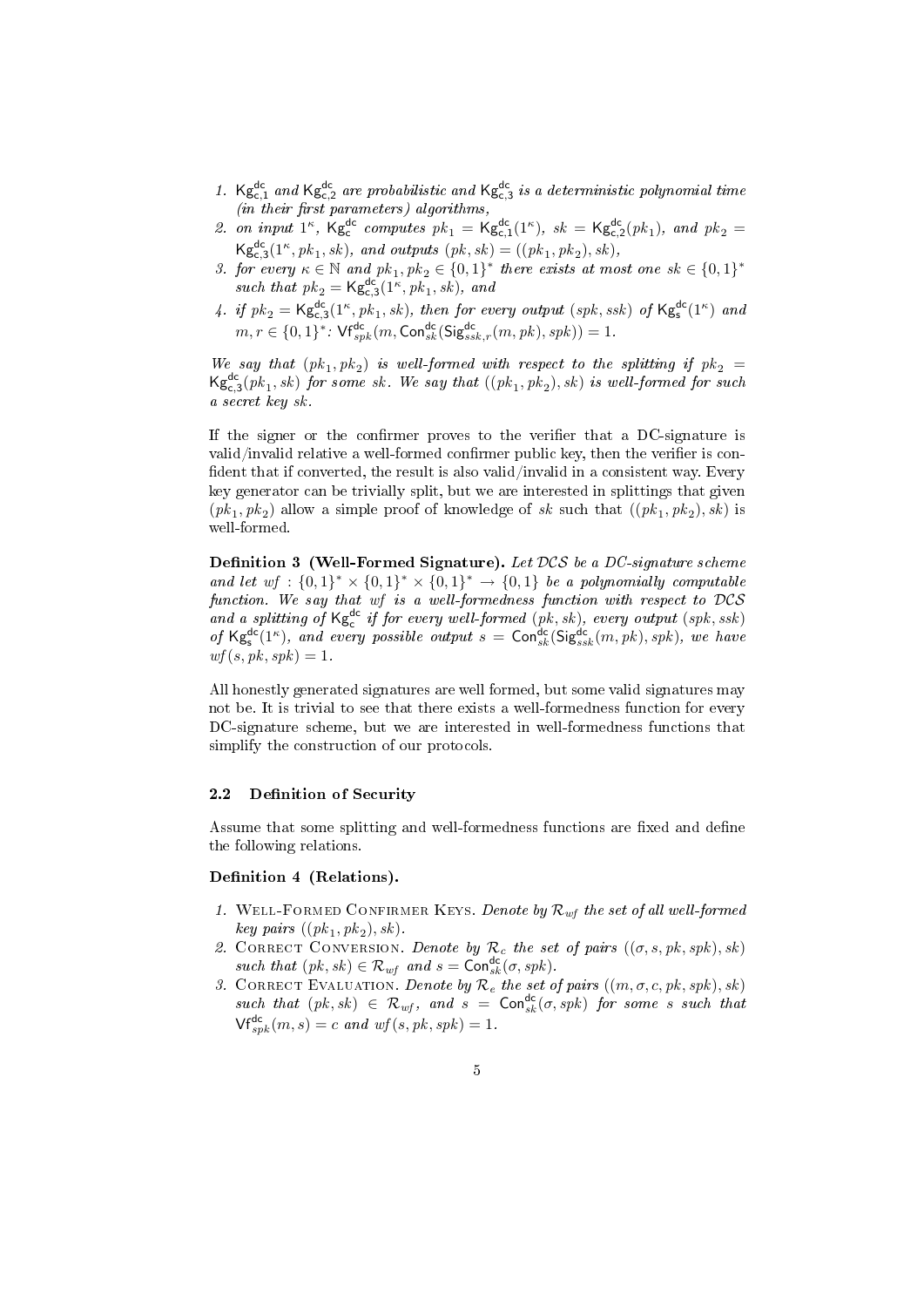4. PROOF OF VALIDITY. Denote by  $\mathcal{R}_v$  the set of pairs  $((m, \sigma, pk, spk), w)$ , where w is a witness that  $\mathsf{Vff}_{spk}^{\mathsf{dc}}(m, \mathsf{Con}^{\mathsf{dc}}_{sk}(\sigma, spk)) = 1$  for every sk such that  $(pk, sk) \in \mathcal{R}_{wf}$ .

The relation  $\mathcal{R}_e$  only considers well-formed signatures. If a signature is not well-formed, it was by definition computed by a corrupt signer. In this case the confirmer need not protect the signer and can simply convert the signature and prove that it did so correctly. The relation  $\mathcal{R}_v$  does not capture the set of valid signatures. It captures the set of signatures that are valid given that the public  $conframe$  key is well-formed.

We now consider what each honest party or group of honest parties in a DC-signature scheme might expect from a secure implementation.

Honest Verifier. An honest verifier naturally expects that it is infeasible to convince it of a false statement. Furthermore, it seems reasonable that the verifier only accepts a proof of well-formedness of a public key if it shows that the prover knows the secret key, since otherwise it can not be confident that the confirmer actually is able to convert a signature.

**Definition 5 (Soundness).** A DC-signature scheme DCS is sound if  $\pi_c$ ,  $\pi_e$ , and  $\pi_v$  are interactive proofs for the relations  $\mathcal{R}_c$ ,  $\mathcal{R}_e$ , and  $\mathcal{R}_v$  respectively, and  $\pi_{wf}$  is a proof of knowledge for the relation  $\mathcal{R}_{wf}$ .

Note that if a confirmer public key pk is well-formed and  $\sigma$  is a candidate signature for a signer public key  $spk$ , then well-formedness implies that a signature can be converted in only one way. Thus, the confirmer can not choose if a signature should be considered valid or not. Well-formedness also implies that if a signer proves the validity of  $\sigma$ , it can not be converted into an invalid one.

It may be dangerous for a signer to use a confirmer public key that is not well-formed. Thus, we assume that any signer (or somebody the signer trusts) executes  $\pi_{wf}$  with the confirmer before using its public key.

Honest Signer. It must be infeasible for the adversary to convince anybody that the honest signer has signed a message  $m$  unless this is the case. This must hold even when the adversary can ask arbitrary signature queries and execute the proof of validity protocol  $\pi_v$ . In other words we need a slight generalization of security against chosen message attacks [15].

We formalize the honest signer  $S$  to be a probabilistic interactive Turing machine that accepts as input a key pair  $(spk, ssk)$ . Whenever it receives a message with prefix  $\pi_{wf}$ , Sig<sup>dc</sup>, or  $\pi_v$  on its communication tape it halts the execution of any executing interactive protocol and proceeds as follows. Given a message  $(\pi_{wf}, pk)$  it executes the verifier  $V_{wf}$  of the protocol  $\pi_{wf}$  on common input pk. If  $V_{wf}$  accepts the proof, then S stores pk. Given a message (Sig<sup>dc</sup>, m, pk) it checks if it has stored pk. If not, it returns  $\bot$ , and otherwise it computes  $\sigma = \mathsf{Sig}^{\mathsf{dc}}_{ssk,r}(m, pk)$  and writes  $\sigma$  on the communication tape. Given a message  $(\pi_v, m, \sigma, pk)$ , where it previously computed  $\sigma = \mathsf{Sig}^{\mathsf{dc}}_{ssk,r}(m, pk)$  it executes the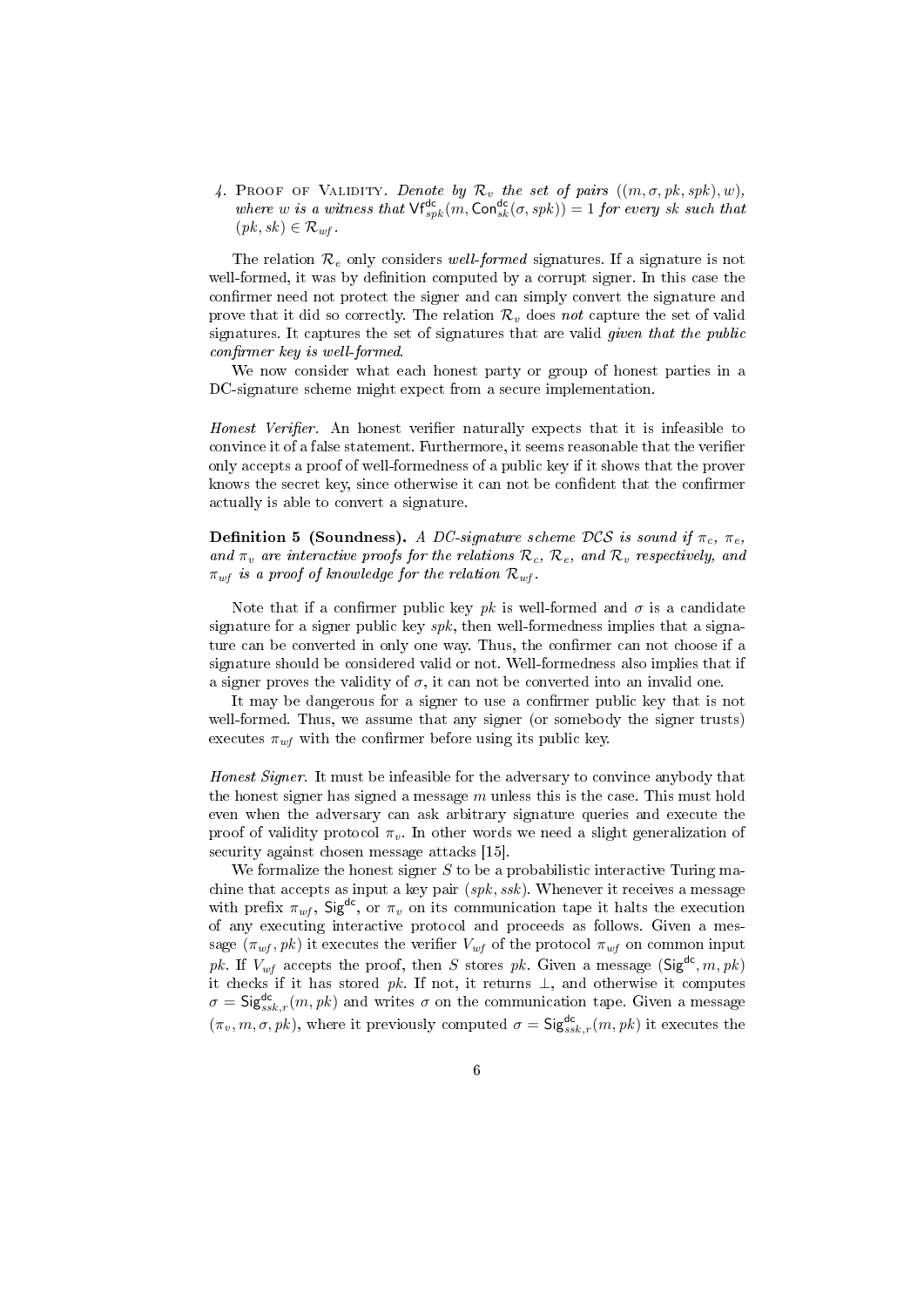prover of the protocol  $\pi_v$  on common input  $(m, \sigma, pk, spk)$  and private input some witness w that  $((m, \sigma, pk, spk), w) \in \mathcal{R}_v$ . When we use several copies of S below we index them for easy reference.

Experiment 1 (CMA-Security,  $Exp_{\mathcal{DCS},A}^{cma}(\kappa)$ ).

$$
(spk,ssk) \leftarrow \mathsf{Kg}_{\mathsf{s}}^{\mathsf{dc}}(1^{\kappa})
$$

$$
(m,s) \leftarrow A[S(spk,ssk)](spk)
$$

If  $\mathsf{Vf}^{\mathsf{dc}}_{spk}(m, s) = 0$  or if S signed m return 0 and otherwise 1.

Definition 6 (CMA-Security). A DC-signature scheme DCS is secure against chosen message attacks (CMA-secure) if for every  $A \in \text{PPT}$ :  $Pr[Exp_{DCS,A}^{cma}(\kappa) = 1]$  is negligible.

In the definitions of Camenisch and Michels [2], Goldwasser and Waisbard [16], and Gentry et al. [13] security hold only with respect to honestly generated confirmer keys, i.e., their definitions do not ensure any form of CMA-security for the signer when the confirmer is corrupted.

The definition does not say that an adversary can not form a bit-string  $\sigma$  and then convince an honest verifier using  $\pi_v$  or  $\pi_e$  that this is a valid designated signature of some message m not signed by  $S$ , but we prove in the full paper that this follows from soundness and CMA-security.

Honest Confirmer. Nobody except the confirmer should be able to play the role of the prover in the protocols  $\pi_{wf}$ ,  $\pi_c$ , and  $\pi_e$  using the honest confirmers public key as common input, even after interacting with the real confirmer.

We formalize the honest confirmer  $C$  to be a probabilistic interactive Turing machine that accepts as input a key pair  $(pk, sk)$ . Whenever it receives a message with prefix  $\pi_{wf}$ , Con<sup>dc</sup>, or  $\pi_e$  on its input communication tape it halts the execution of any interactive protocol it is executing and proceeds as follows. Given a message  $(\pi_{wf})$  it executes the prover of protocol  $\pi_{wf}$  on common input pk and private input sk. Given a message  $(\textsf{Con}^{\textsf{dc}}, \sigma, spk)$  it computes  $s = \textsf{Con}^{\textsf{dc}}_{sk}(\sigma, spk)$ , writes s on its output communication tape, and executes the prover of protocol  $\pi_c$  on common input  $(\sigma, s, pk, spk)$  and private input sk. On input  $(\pi_e, m, \sigma, spk)$ it computes  $s = \textsf{Con}^{\textsf{dc}}_{sk}(\sigma, spk)$ . If  $wf(s, pk, spk) = 1$ , i.e., s is well-formed, then C computes  $c = \mathsf{Vf}_{spk}^{\mathsf{dc}}(m, s)$ , writes c on its output communication tape, and executes the prover of protocol  $\pi_e$  on common input  $(m, \sigma, c, pk, spk)$  and private input sk. Otherwise C writes (malformed, s) on its output communication tape and executes the prover of protocol  $\pi_c$  on common input  $(\sigma, s, pk, spk)$  and private input sk.

Experiment 2 (Impersonation-Resistance,  $\mathsf{Exp}_{\mathcal{DCS}, A}^{\mathsf{imp-res}}(\kappa)$ ).

$$
(pk, sk) \leftarrow \mathsf{Kg}_c^{\mathsf{dc}}(1^{\kappa})
$$
  
\n
$$
d_1 \leftarrow \langle V_{wf}, A[C(pk, sk)](pk) \rangle (pk)
$$
  
\n
$$
d_2 \leftarrow \langle V_c, A[C(pk, sk)](pk) \rangle (\cdot, \cdot, pk, \cdot)
$$
  
\n
$$
d_3 \leftarrow \langle V_e, A[C(pk, sk)](pk) \rangle (\cdot, \cdot, \cdot, pk, \cdot)
$$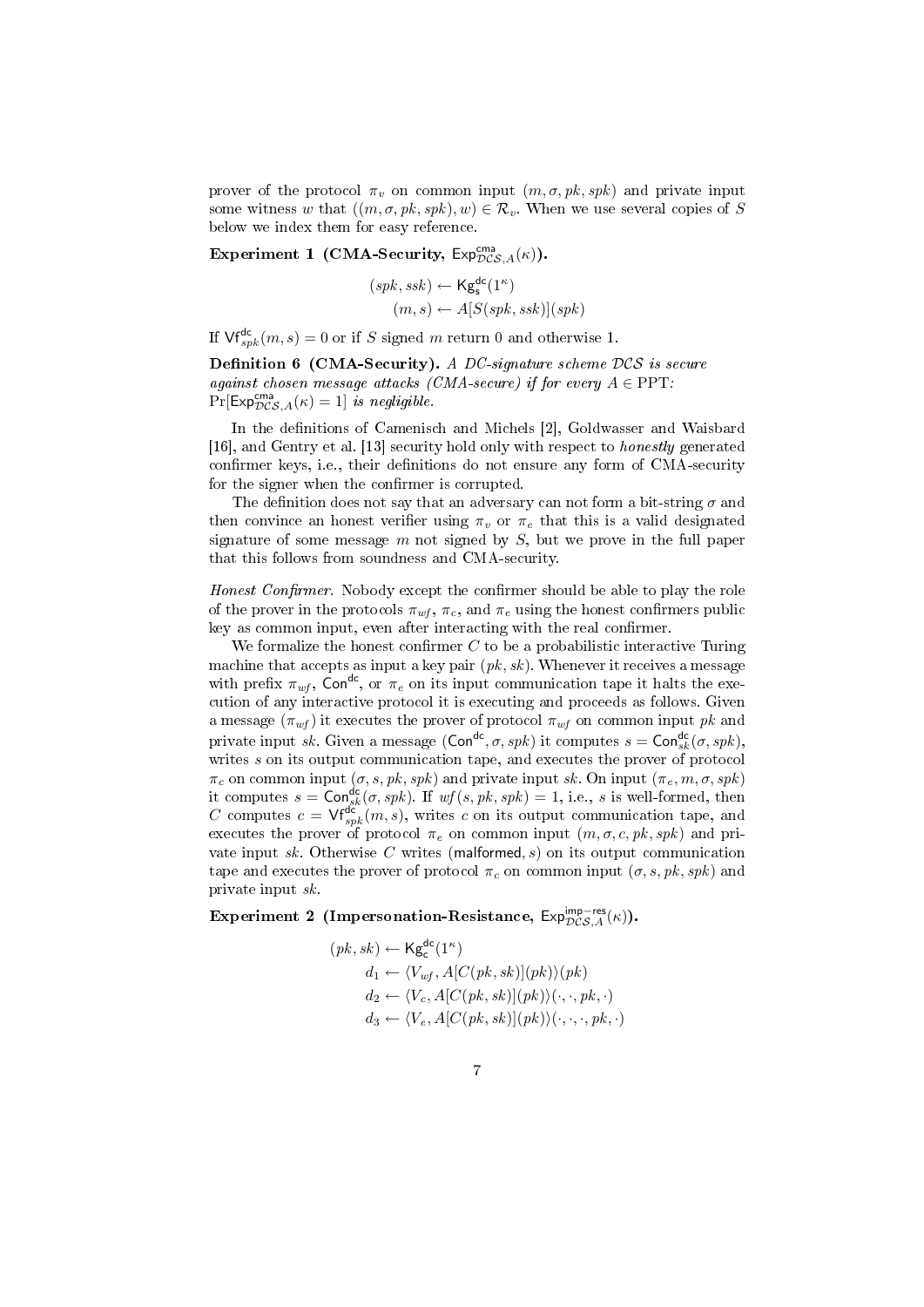Return  $d_1 \vee d_2 \vee d_3$ .

Definition 7 (Impersonation Resistance). A designated confirmer signature scheme  $DCS$  is impersonation-resistant if for every  $A \in \text{PPT}$ :  $\Pr[\mathsf{Exp}_{\mathcal{DCS},A}^{\mathsf{imp-res}}(\kappa) = 1]$  is negligible.

Note that C never invokes  $P_e$  without executing Con<sup>dc</sup>. This is without loss of generality, since Con<sup>dc</sup> is deterministic and the common input contains the extracted signature anyway. Note that this differs from the signature case, where a signer could potentially want to prove the correctness of a particular signature to several receivers.

*Remark 1.* A stronger definition would allow the adversary to interact with the confirmer and the verifier concurrently on other inputs. Unfortunately, such a definition requires the protocols  $\pi_c$  and  $\pi_e$  to be non-malleable [11] with respect to each other and themselves. General methods such as [21] can be used to construct non-malleable zero-knowledge protocols, but currently these techniques are far from practical. Thus, we do not follow this definitional path.

Honest Signer and Honest Confirmer. To start with we observe that from the point of view of an honest signer and honest verifier, or from the point of view of an honest verifier and honest confirmer, no additional requirements are natural to impose.

When the signer and the confirmer are honest we require that knowledge that the signer signed a particular message can not be transfered. Note that this is needed in the job offer scenario. Non-transferability can clearly only hold until a DC-signature has been converted.

We formalize this as follows. Let  $SC$  be the machine that simulates both  $S$ and C on inputs  $(pk, sk)$  and  $(spk, ssk)$  except for the following modifications. Given a message ( $\textsf{Sig}^{\textsf{dc}}, m, pk'$ ) with  $pk' = pk$  it waits for a message  $(m, \sigma)$ , stores this, and writes  $\sigma$  on its communication tape. If later invoked on  $(\pi_v, m, \sigma, pk)$  it returns  $\perp$  instead of invoking  $P_v$ . For  $pk' \neq pk$  it behaves as S. Given a message  $(Con<sup>dc</sup>, \sigma, spk')$  such that  $spk' = spk$  and  $(m, \sigma)$  is stored it checks if  $(m, \sigma, s)$ is stored for some s. If not, then it computes  $s = \textsf{Con}^{\textsf{dc}}_{sk}(\textsf{Sig}^{\textsf{dc}}_{ssk}(m, pk), spk)$  and stores  $(m, \sigma, s)$ . Finally, it writes s on its communication tape. It does not invoke the prover of  $\pi_c$ . If  $spk' \neq spk$  or  $(m, \sigma)$  is not stored it behaves as C. Finally, given a message  $(\pi_e, m, \sigma, spk)$ , where  $(m', \sigma)$  is stored for some  $m'$  it returns 0 if  $m \neq m'$  and 1 otherwise. It does not execute the prover of  $\pi_e$ .

Intuitively, *SC* delays the computation of every DC-signature using the public key  $pk$  until it is converted. We want to say that if there is an adversary  $A$ that interacts with S and C, there is another adversary  $A'$  that interacts with  $SC$  such that its output is indistinguishable from that of A, despite that all its signature queries are "delayed". For this to make sense the order of messages sent to  $S, C$ , and  $SC$  must be given to the distinguisher as well. We say that an adversary is scheduled if whenever it writes a message with prefix  $\textsf{Sig}^{\textsf{dc}}, \pi_v,$  $\pi_{wf}$ , Con<sup>dc</sup>, and  $\pi_e$  the message and any return value (excluding the messages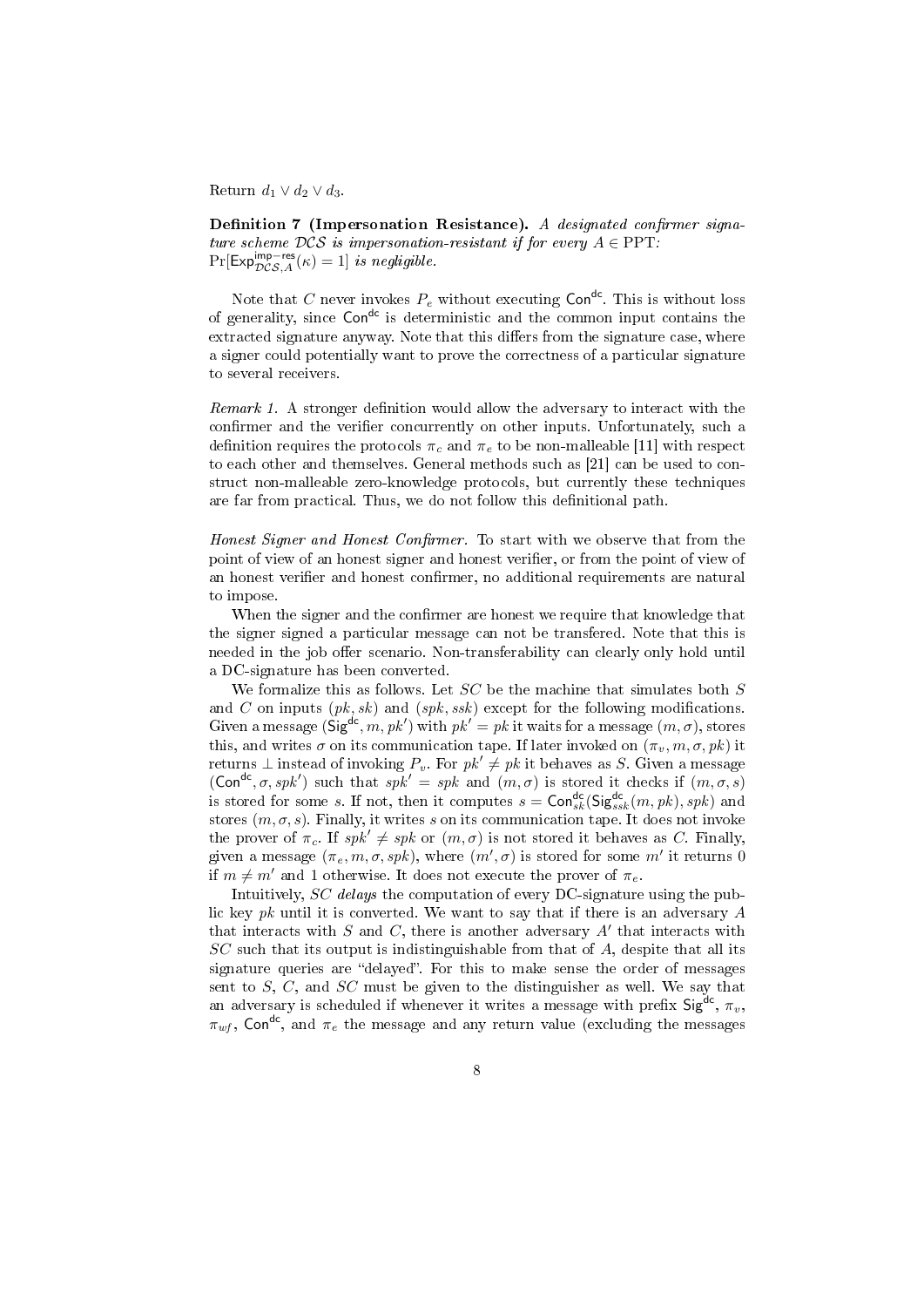exchanged by the protocols that may be invoked) are stored on a special write only scheduling tape. Furthermore, when the adversary halts its output is pre fixed by its scheduling tape. The additional input  $pk$  to  $S$  below is stored as a well-formed public key, and this is done in the simulation of  $SC$  as well.

Experiment 3 (Non-Transferability,  $\text{Exp}_{\mathcal{DCS},A,V}^{\text{non-trans}-b}(\kappa)$ ).

$$
((pk, sk), (spk, ssk)) \leftarrow (Kg_c^{dc}(1^{\kappa}), Kg_s^{dc}(1^{\kappa}))
$$
  

$$
d \leftarrow \begin{cases} D(A(pk, spk, ssk)[SC(pk, sk, spk, ssk)]) & \text{if } b=0\\ D(A(pk, spk, ssk)[S(pk, spk, ssk), C(pk, sk)]) & \text{if } b=1 \end{cases}
$$

Definition 8 (Non-Transferability). A DC-signature scheme  $DCS$  is nontransferable if for every scheduled  $A_1 \in EPT$  there exists a scheduled  $A_0 \in$ EPPT such that for every distinguisher  $D \in \mathrm{EPPT}$ :  $|\Pr[\mathsf{Exp}_{\mathcal{DCS},A_1,D}^{\mathsf{non-trans}-1}(\kappa)=1]-\Pr[\mathsf{Exp}_{\mathcal{DCS},A_0,D}^{\mathsf{non-trans}-0}(\kappa)=1]|$  is negligible.

Remark 2. Our definition is similar to the "liberal" definition of zero-knowledge in that the simulator is allowed to run in expected polynomial time.

Remark 3. Again, our experiment is not completely realistic. A stronger definition would allow the adversary to interact concurrently with S and C on other common inputs when trying to convince a verifier. Unfortunately, such definitions imply that the protocols  $\pi_{wf}$ ,  $\pi_c$ ,  $\pi_e$ , and  $\pi_v$  are non-malleable in a very strong sense. We are not aware of any general methods to achieve this.

Informally, a DC-signature scheme is coercion-free if a signer can reveal its secret signing key and still claim that it did not compute a particular DC-signature. Naturally, this can only hold as long as the DC-signature is not converted, or proved to be valid. Note that this is already captured in our definition of nontransferability.

The definition of non-transferability in Camenisch and Michels [2] can not be satisfied, since it requires the existence of a straight-line zero-knowledge simulator for an interactive proof without set-up assumptions. The definition of Goldwasser and Waisbard [16] only prevents the adversary from transferring con fidence of validity of a signature using the confirmation protocol of the scheme. It says nothing about the possibility of using another confirmation protocol. The relaxed definition of Gentry et al. [13] explicitly allows some forms of transferability.

Most previous definitions require some form of indistinguishability of signatures computed by different signers, but this is unnecessarily strong. In any claim about a signature, the holder of the signature would disclose the identity of the claimed signer anyway, and our definition implies that anybody can generate something indistinguishable from a valid signature of any such signer.

Definition of Security. We now define security of a DC-signature scheme in the natural way.

**Definition 9.** A designated confirmer signature scheme  $DCS$  is secure if it is sound, CMA-secure, impersonation-resistant, and non-transferable.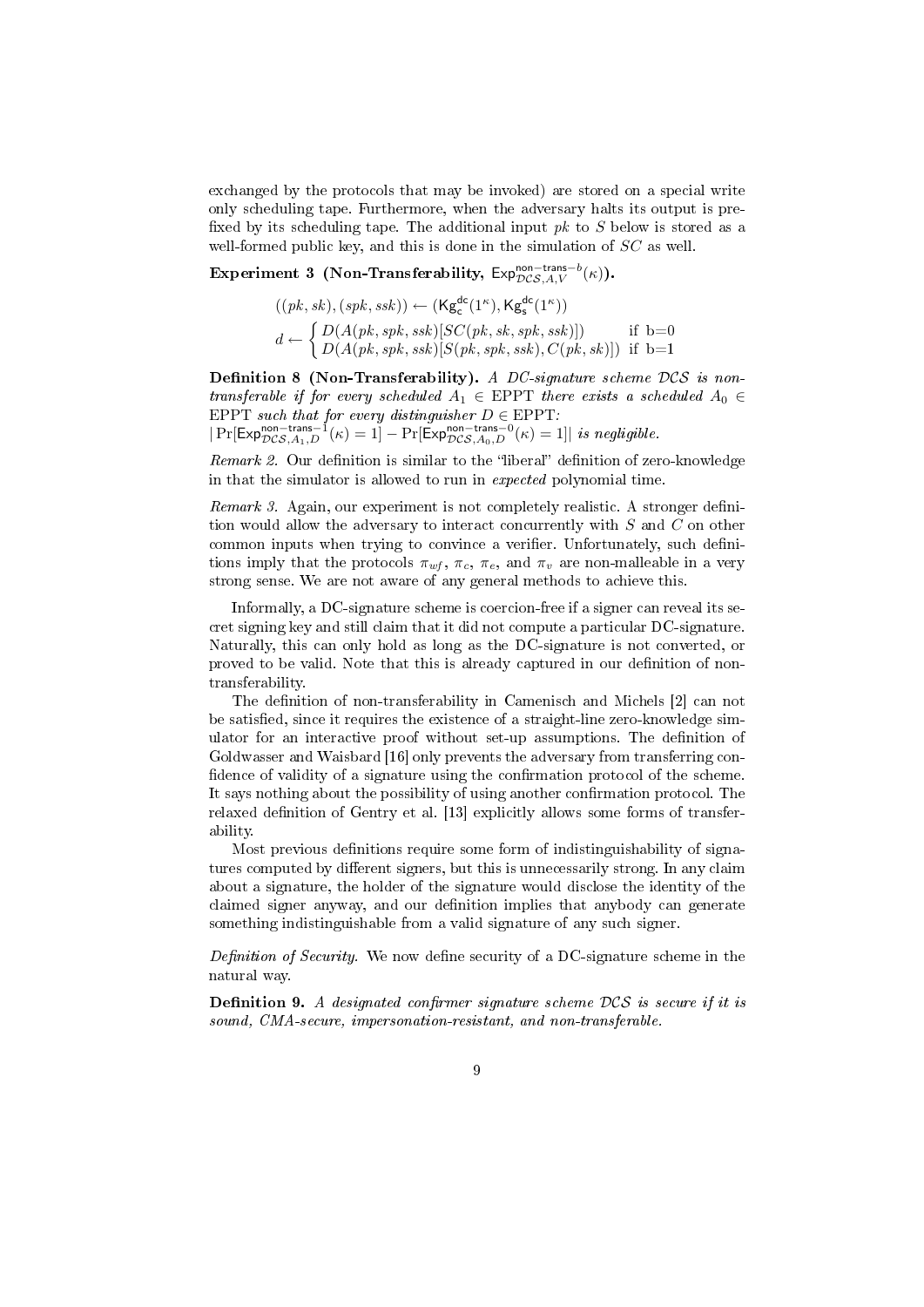On Concurrency. In our definitions the "oracle access" to the honest signer  $S$ and the honest confirmer  $C$  are sequential. Stronger definitions similar to those of Camenisch and Michels  $[2]$ , where the adversary is given concurrent "oracle access", follow by giving the adversary access to several copies of  $S$  and  $C$ , each executing on the same input key pair.

# 3 Theoretical Tools

### 3.1 A Relaxation of Zero-Knowledge

The definition of zero-knowledge is very strong in that the simulation property must hold with respect to every verifier and every instance  $(x, w)$  in the relation  $\mathcal R$  under consideration. As pointed out by Goldreich [14] it is quite natural to consider a uniform definition that only requires that it is infeasible to find an *instance* on which a verifier can gain knowledge.

In many cryptographic settings the instance can not be chosen completely freely by the adversary, e.g., the adversary may ask an honest party to prove that it performed a decryption correctly, where the keys to the cryptosystem are generated honestly. Furthermore, in some security proofs the simulator can be allowed an additional advice string dependent on the instance, e.g., if a decryption oracle is present in the environment where the simulator is invoked we may give the simulator decryptions of some ciphertexts. The following definition allows for both these settings.

Experiment 4 (Zero-Knowledge,  $\mathsf{Exp}_{\pi,\mathcal{R},I,V^*,D}^{(T,F)-\mathsf{zk}-b}(\kappa)$ ).

$$
t \leftarrow T(1^{\kappa})
$$
  
\n
$$
(i, z) \leftarrow I(1^{\kappa}, t)
$$
  
\n
$$
(x, w, a) \leftarrow F(t, i)
$$
  
\n
$$
d \leftarrow \begin{cases} D(x, z, a, \langle V^*(z), P(w) \rangle(x)) \text{ if } b=0\\ D(x, z, a, M(z, a, x)) \text{ if } b=1 \end{cases}
$$

Return 0 if  $\mathcal{R}(x, w) = 0$  and d otherwise.

**Definition 10.** Let  $\pi = (P, V)$  be an interactive protocol, let  $T \in \text{PPT}$  and  $F$ :  ${0,1}^* \rightarrow {0,1}^*$ , and let R be a relation. We say that  $\pi$  is  $(T, F)$ -zero-knowledge for R if for every verifier  $V^* \in \text{EPPT}$  there exists a simulator  $M \in \text{EPPT}$  such that for every instance chooser  $I \in EPT$  and every distinguisher  $D \in EPT$ .  $|\Pr[\mathsf{Exp}_{\pi,\mathcal{R},I,V^*,D}^{(T,F)-\mathsf{zk}-0}(\kappa) = 1] - \Pr[\mathsf{Exp}_{\pi,\mathcal{R},I,V^*,D}^{(T,F)-\mathsf{zk}-1}(\kappa) = 1]|$  is negligible.

Remark 4. We do not require that  $F$  is polynomial time in the definition, but the concrete protocols we present are  $(T, F)$ -zero-knowledge with efficiently computable functions F. This seems also essential to allow sequential composition.

Remark 5. The definition makes sense for non-uniform adversaries as well. Furthermore, the definition can be both generalized and relaxed. One natural relaxation is to give only part of the sample  $t$  to the instance finder. Note that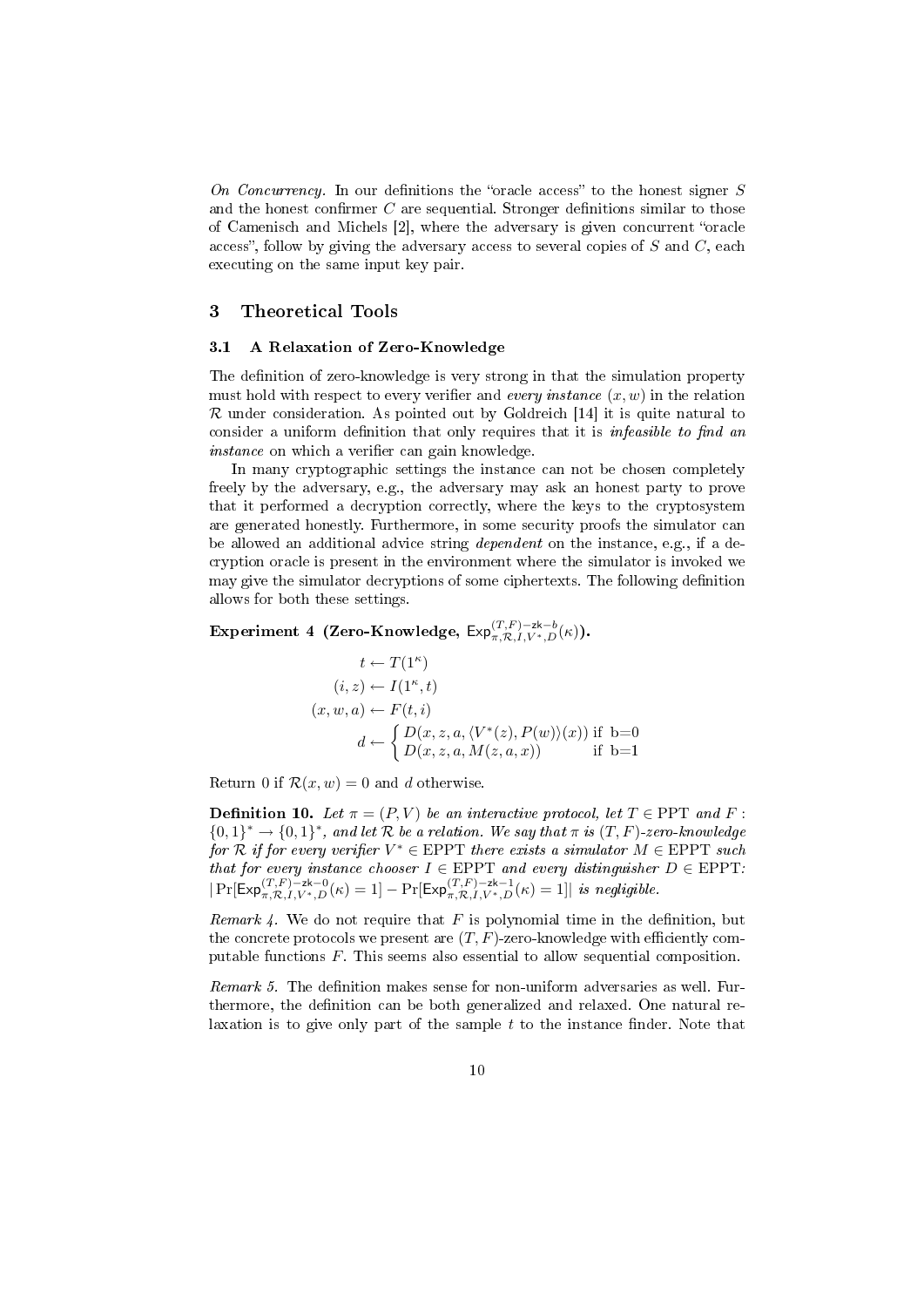a probabilistic  $F$  is captured by this relaxation. A related definition gives the instance finder access to some specific oracle, i.e., we would talk about  $(T, F, O)$ zero-knowledge for some specific oracle  $O$ . This seems to make most sense when the oracle is efficiently computable using the sample  $t$  (of which not all is given to the instance finder).

Choose some canonical interpretation of strings such that the output of I is always of the form  $((x_1, w_1), z)$ . Then when the output of T is always of the form  $t = (x_2, w_2)$ , and  $F(t, i) = ((x_1, x_2), (w_1, w_2), \emptyset)$ , we simply say that the protocol is T-zero-knowledge.

We show in the full paper that if a simulator satisfies the definition, then it can be used instead of a real protocol execution polynomially many times sequentially as long as  $F$  is polynomial time. This extension is necessary in our analysis.

### 3.2 Cryptosystems With Labels and ∆-CCA2-Security

Our starting point is the generalization of CCA2-security for cryptosystems with labels introduced by Shoup and Gennaro [22].

In such a scheme the encryption algorithm  $\mathsf{Enc}$  takes as input a label  $L$  in addition to a public key  $pk$  and a message m. The decryption algorithm Dec takes as input a label L in addition to a secret key sk and a ciphertext c.  $CCA2$ security is then defined as usual except that the adversary must choose a label L in addition to the two challenge ciphertexts  $m_0$  and  $m_1$ , and it may not ask the decryption query  $(L, c)$ , where c is the challenge ciphertext.

The definition of CCA2-security is strict in that the indistinguishability property of ciphertexts holds for any two messages. In our setting a weaker property suffices, namely that any two encrypted signatures from the *same* signer are indistinguishable. Thus, we introduce the following relaxed definition.

Experiment 5 ( $\Delta$ -CCA2-Security, Exp $_{\mathcal{CS},A}^{\Delta-\textsf{cca2}-b}(\kappa)$ ).

$$
(pk, sk) \leftarrow \text{CSKg}(1^{\kappa})
$$

$$
(r, m_0, m_1, \text{state}) \leftarrow A^{\text{Dec}_{sk}(\cdot, \cdot)}(\text{choose}, pk)
$$

$$
c \leftarrow \text{Enc}_{pk}(\Delta(r, m_b))
$$

$$
d \leftarrow A^{\text{Dec}_{sk}(\cdot, \cdot)}(\text{guess}, \text{state}, c)
$$

Interpret  $\Delta(r, m_b)$  as a pair  $(L, m'_b)$ . The experiment returns 0 if  $\mathsf{Dec}_{sk}(\cdot, \cdot)$  was queried on  $(L, c)$ , and otherwise d.

Definition 11 ( $\triangle$ -CCA2-Security). Let  $\triangle \in$  PPT. A public key cryptosystem CS with labels is said to be  $\Delta$ -CCA2-secure if for every adversary  $A \in \text{PPT}$ .  $|\Pr[\mathsf{Exp}_{\mathcal{CS},A}^{\Delta-\textsf{cca2}-0}(\kappa)=1]-\Pr[\mathsf{Exp}_{\mathcal{CS},A}^{\Delta-\textsf{cca2}-1}(\kappa)=1]|$  is negligible in  $\kappa$ .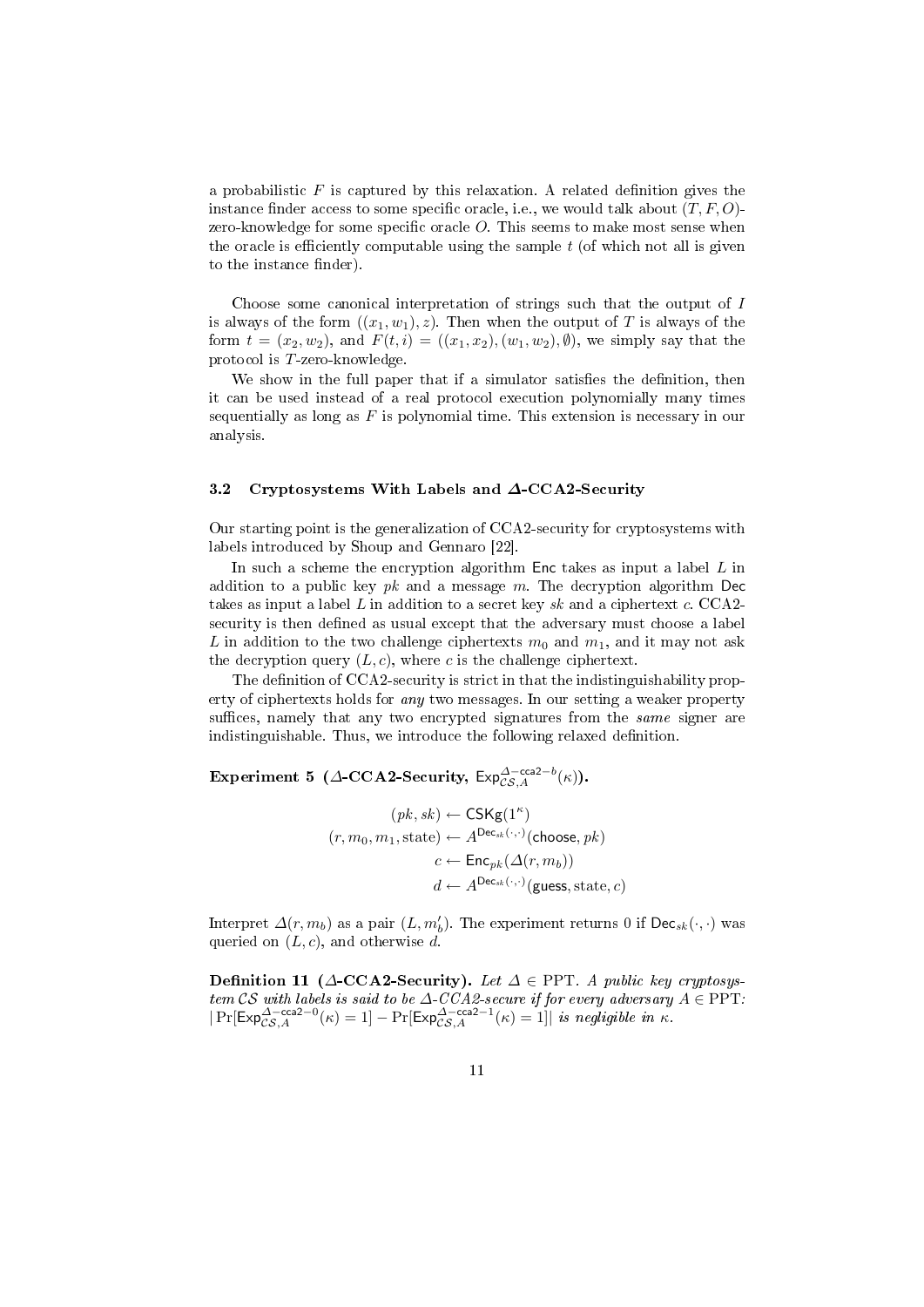#### 3.3 Collision-Free Signature Schemes

We say that a signature scheme is collision-free if it is infeasible to find two distinct messages and a signature such that the signature is a valid with respect to both messages, even if the adversary is given the honestly generated secret key and the public key.

# 4 A Generic Construction of Designated Confirmer Signatures

It is natural to construct DC-signatures from a CMA-secure signature scheme and a CCA2-secure cryptosystem. A signer holds a secret key for the signature scheme and the confirmer holds a secret key of the cryptosystem. A DC-signature is simply an ordinary signature encrypted with the cryptosystem, conversion corresponds to decryption, and zero-knowledge proofs of knowledge are used to instantiate the protocols. The theorem below implies that this is secure, but for most signature schemes and cryptosystems it is prohibitively inefficient.

As a first step in the construction of an *efficient* DC-signature scheme we prove that weaker primitives suffice to construct a secure  $DC$ -signature scheme. but the basic idea is the same. Let  $CS = (CSKg, Enc, Dec)$  be a cryptosystem with labels and let  $SS = (Kg, Sig, Vf)$  be a signature scheme with fixed size signatures (this is easy to ensure by padding) that fit in the plaintext space of CS. Define Kg<sup>dc</sup> to compute  $(spk, ssk) = \text{Kg}(1^{\kappa})$  and  $s_{\perp} = \text{Sig}_{ssk}(\perp)$ , where  $\perp$ is a special symbol, and output  $((spk,s_{\perp}), ssk)$  (we drop  $s_{\perp}$  from our notation when convenient). Define  $\mathsf{Kg}_{c}^{\mathsf{dc}}(1^{\kappa})$  to output  $\mathsf{CSKg}(1^{\kappa})$ , and define  $\mathsf{Vf}^{\mathsf{dc}}$  to be  $\mathsf{Vf}$ except that  $\mathsf{Vf}_{spk}^{\mathsf{dc}}(\bot,\cdot)=0$ . On input ssk, m, and pk the DC-signature algorithm Sig<sup>dc</sup> is defined to compute  $s = \text{Sig}_{ssk}(m)$  and  $\sigma = \text{Enc}_{pk}(spk, s)$ , and output σ. On input sk, σ, and spk the conversion algorithm Con<sup>dc</sup> is defined to output  $s = \textsf{Dec}_{sk}(spk, \sigma)$ . In other words, the public signature key spk is used as a label. Let  $(Kg_{c,1}^{dc}, Kg_{c,2}^{dc}, Kg_{c,3}^{dc})$  be a splitting of  $Kg_c^{dc}$  and let wf be some well-formedness function with respect to  $\mathcal{DCS}.$  Let  $\pi_{wf},$   $\pi_{c},$   $\pi_{e},$  and  $\pi_{v}$  be interactive protocols, complete with respect to the relations  $\mathcal{R}_{wf}, \, \mathcal{R}_c, \, \mathcal{R}_e,$  and  $\mathcal{R}_v$ . It is easy to see that  $DCS = (Kg_s^{dc}, Kg_c^{dc}, Con^{dc}, Vf^{dc}, \pi_{wf}, \pi_c, \pi_e, \pi_v)$  is a DC-signature scheme.

The algorithm  $\Delta(r, (r', m))$  first computes  $(spk, ssk) = \text{Kg}_r(1^{\kappa})$  and  $s =$  $\mathsf{Sig}_{ssk,r'}(m)$ , and then outputs  $(spk, s)$ . Define  $T_{hs}(1^{\kappa}) = (\mathsf{Kg}_{\mathsf{c}}^{\mathsf{dc}}(1^{\kappa}), \mathsf{Kg}_{\mathsf{s}}^{\mathsf{dc}}(1^{\kappa}))$ . Define  $F_{hs}$  to take as input the pair  $((pk, sk, spk, ssk), (r, m, m'))$ , compute  $\sigma =$  $\mathsf{Sig}^{\mathsf{dc}}_{ssk,r}(m)$ , and output  $((m', \sigma, \mathsf{Vf}^{\mathsf{dc}}_{spk}(m', \mathsf{Con}^{\mathsf{dc}}_{sk}(\sigma)), \mathsf{pk}, \mathsf{spk}), \mathsf{sk}, \emptyset)$ . Let  $T_{cs}(1^{\kappa})$ simply output  $\mathsf{Kg}_c^{\mathsf{dc}}(1^{\kappa})$ . Define  $F_{cs}$  to take input  $((pk, sk), (m, \sigma, c, spk))$  and output the tuple  $((m, \sigma, c, pk, spk), sk, \textsf{Con}^{\textsf{dc}}_{sk}(\sigma, spk)).$ 

Theorem 1. <sup>1</sup> Suppose that  $CS$  is  $\triangle$ -CCA2-secure and that SS is CMA-secure and collision-free, and that  $\pi_{wf}$ ,  $\pi_c$ ,  $\pi_e$ , and  $\pi_v$  are proofs of knowledge for the relations  $\mathcal{R}_{wf}$  ,  $\mathcal{R}_c$  ,  $\mathcal{R}_e$  , and  $\mathcal{R}_v$  . Suppose that  $\pi_{wf}$  and  $\pi_c$  are  $\mathsf{Kg}^\mathsf{dc}_\mathsf{c}$ -zero-knowledge

 $1$  Camenisch and Michels  $[2]$  claim a similar, but weaker, theorem according to their definition, but as explained above their definition can not be satisfied, and only a proof sketch is given.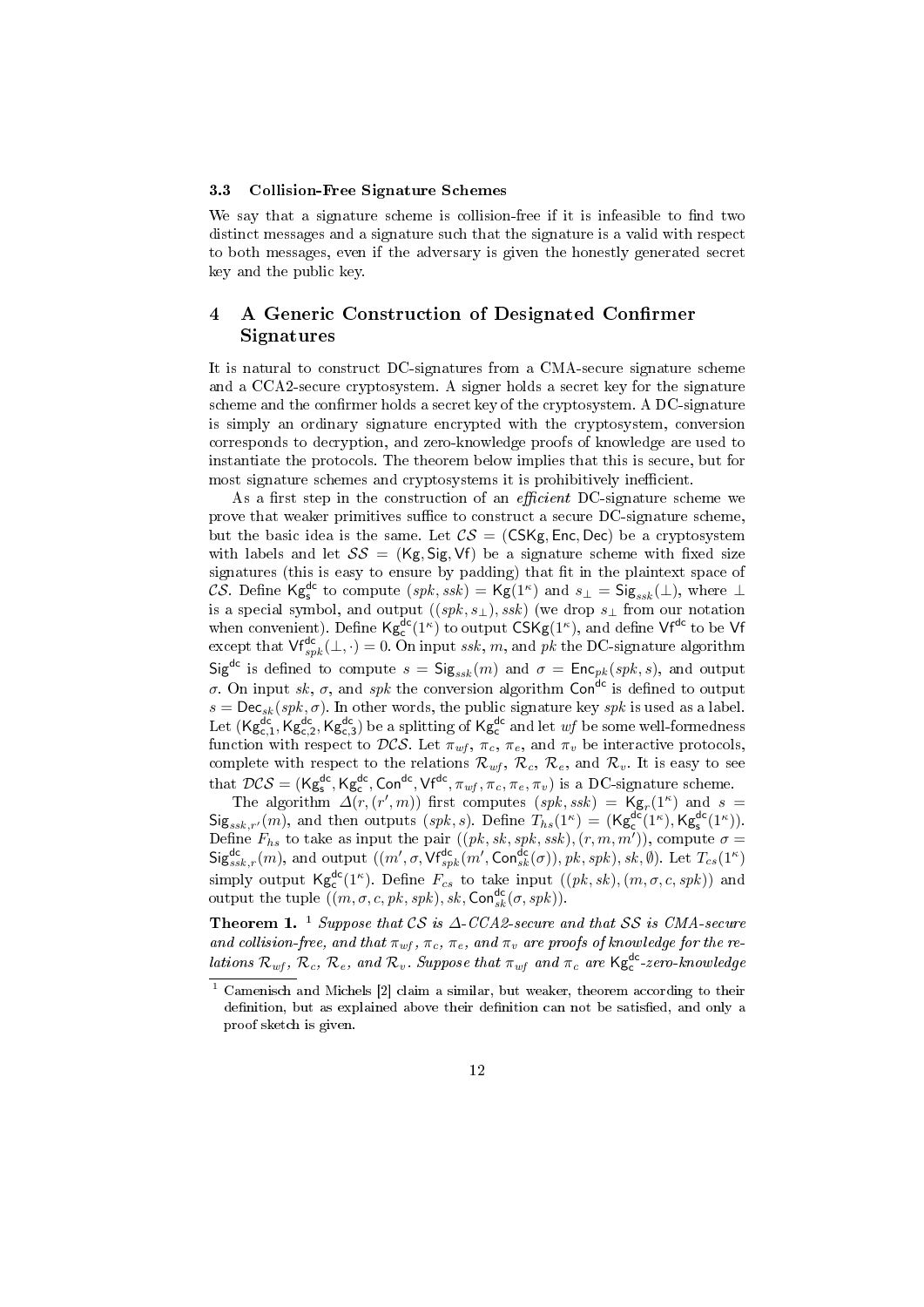for the relations  $\mathcal{R}_{wf}$  and  $\mathcal{R}_c$  respectively. Suppose that  $\pi_e$  is both  $(T_{hs}, F_{hs})$ zero-knowledge and  $(T_{cs}, F_{cs})$ -zero-knowledge for the relation  $\mathcal{R}_e$ . Suppose  $\pi_v$  is  $\mathsf{Kg}^{\mathsf{dc}}_{\mathsf{s}}$ -zero-knowledge for the relation  $\mathcal{R}_v$ . Then DCS is secure.

### 4.1 On the Use of Two Distinct Weak Simulators

Perhaps the most interesting of our techniques is the use of two simulators for the same protocol, of which one requires additional advice. Consider the problem of constructing a black box-reduction of a successful attacker A against nontransferability into a successful attacker  $A'$  against the  $\Delta$ -CCA2-security of the underlying cryptosystem. The  $\triangle$ -CCA2-attacker A' takes a public key pk as input and must simulate the non-transferability experiment to the adversary without using the secret key sk. At some point  $A'$  outputs a random bit string r and two messages  $(r_0, m_0)$  and  $(r_1, m_1)$  to the  $\triangle$ -CCA2-experiment, and it is given a ciphertext  $\sigma = \mathsf{Enc}_{pk}(spk, \mathsf{Sig}_{ssk,r_b}(m_b))$  for a random  $b \in \{0,1\}$ , where  $(spk, ssk) = \mathsf{Kg}_r(1^{\kappa})$ . The ciphertext  $\sigma$  is used in the simulation somehow, and finally  $A'$  outputs a bit. The simulation involves converting signatures, but  $A'$ may use its decryption oracle to answer such queries, as long as it never asks for a decryption of  $\sigma$ .

We observe that when the protocol  $\pi_e$  is simulated for some DC-signature  $\sigma' \neq \sigma$  computed by A, the simulator is free to invoke the decryption oracle on  $\sigma',$ i.e., a  $(T_{cs}, F_{cs})$ -zero-knowledge simulator is sufficient. On the other hand, for the particular signature  $\sigma$  we can not proceed in this way, since that would violate the rules of the  $\triangle$ -CCA2-experiment, but since  $\sigma$  is computed honestly using honestly formed signature keys a  $(T_{hs}, F_{hs})$ -zero-knowledge simulator suffices.

# 5 Concrete Tools

In this section we present the tools we need to instantiate the generic DCsignature scheme with an efficient concrete scheme under standard complexity assumptions.

### 5.1 A Twin-Moduli Signature Scheme

To prove the existence of the scheme presented below we must assume that an arbitrary bit-string can be embedded into a prime in an efficient way. We assume that there is an efficient algorithm  $\mathsf{Emb}_f^{f'}$  $f'_{f}$  that given  $n \in [0, 2^{\kappa} - 1]$ with overwhelming probability finds  $s \in [2^{f(\kappa)-1}, 2^{f(\kappa)-1} + 2^{f(\kappa)-f'(\kappa)} - 1]$  such that  $e = 2^{f(\kappa)}n + s$  is prime. We call this assumption the  $(f, f')$ -Embedding Assumption. In practice this is not a problem for reasonable  $f$  and  $f'$ . The twin-moduli signature scheme,  $SS^2 = (Kg^2, Sig^2, Vf^2)$ , is based on using two sets of RSA-parameters and the embedding algorithm  $\mathsf{Emb}_f^{f'}$  $\kappa_f^J$  . Denote by  $\kappa_r$ a security parameter such that  $2^{-\kappa_r}$  is negligible in  $\kappa$ . On input  $1^{\kappa}$  the key generator  $\text{Kg}^2$  chooses  $\kappa/2$ -bit safe primes  $p_0, q_0, p_1$ , and  $q_1$  randomly, defines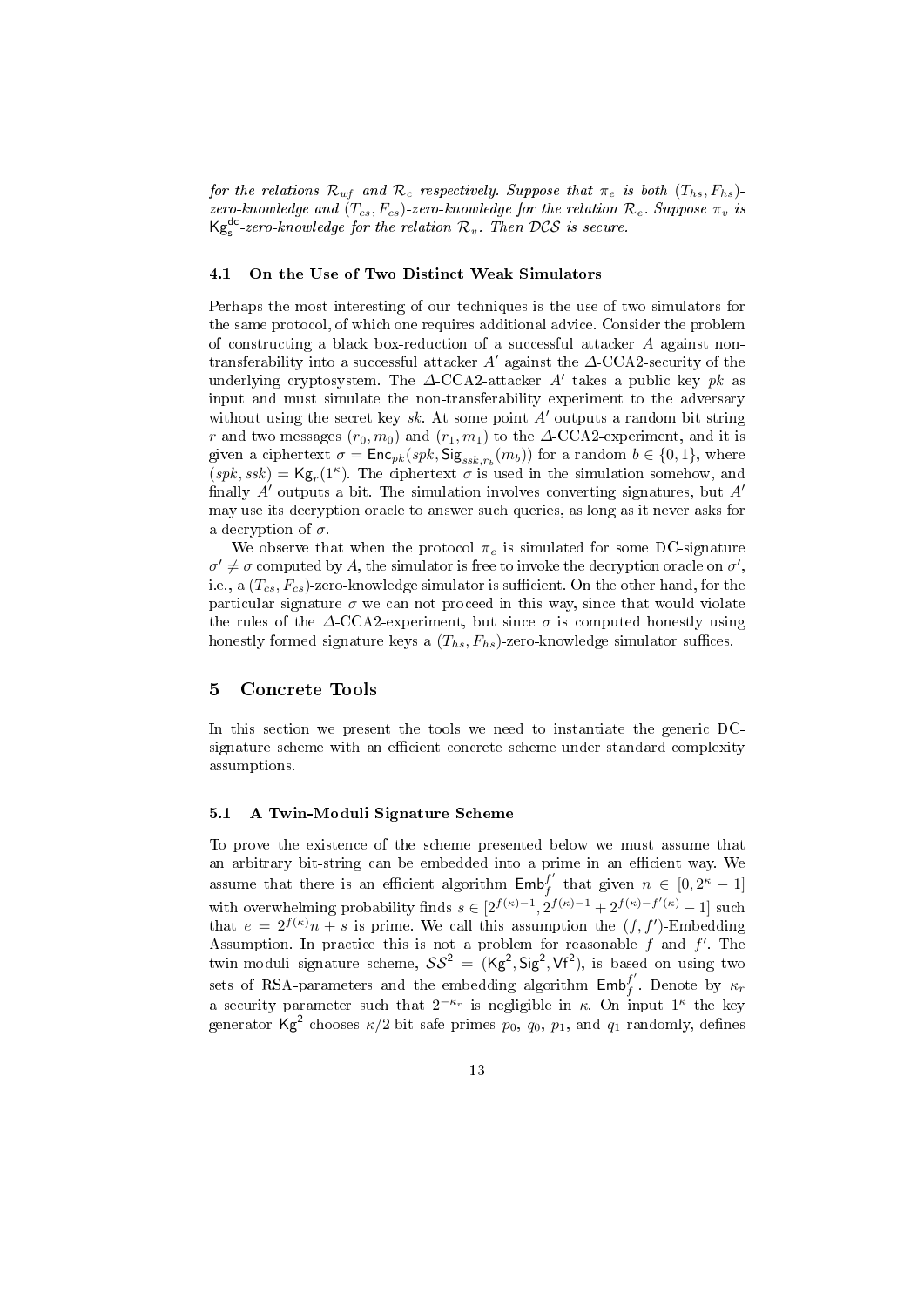$N_0 = p_0 q_0$  and  $N_1 = p_1 q_1$ , chooses  $g_0 \in SQ_{N_0}$  and  $g_1 \in SQ_{N_1}$  randomly, and outputs  $((N_0, g_0, N_1, g_1), (p_0, q_0, g_0, p_1, q_1, g_1))$ . Set  $\kappa_p = f(2\kappa_r + \kappa_m + 1)$ and  $\kappa'_{p} = f'(2\kappa_r + \kappa_m + 1)$ . The signature algorithm  $\text{Sig}^2$  takes as input a private key  $(p_0, q_0, g_0, p_1, q_1, g_1)$  and a message  $m \in [0, 2^{\kappa_m} - 1]$ . It chooses  $r \in [2^{2\kappa_r + \kappa_m}, 2^{2\kappa_r + \kappa_m} + 2^{\kappa_r + \kappa_m} - 1]$  randomly. Then it computes

$$
s_0 = \text{Emb}_f^{f'}(r+m) \qquad e_0 = 2^{\kappa_p}(r+m) + s_0 \qquad z_0 = g_0^{1/e_0} \text{ mod } N_0
$$
  

$$
s_1 = \text{Emb}_f^{f'}(r) \qquad e_1 = 2^{\kappa_p}r + s_1 \qquad z_1 = g_1^{1/e_1} \text{ mod } N_1.
$$

Finally, it outputs  $(r, z_0, s_0, z_1, s_1)$ . The verification algorithm  $\mathsf{Vf}^2$  takes as input a public key  $(N_0, g_0, N_1, g_1)$ , a message  $m \in \{0, 1\}^{\kappa_m}$ , and a candidate signature  $(r, z_0, s_0, z_1, s_1)$ . It computes  $e_0 = 2^{\kappa_p}(r+m) + s_0$  and  $e_1 = 2^{\kappa_p}r + s_1$ , and verifies that  $r \in [1, 2^{2\kappa_r + \kappa_m + 1} - 1]$ ,  $s_0, s_1 \in [0, 2^{\kappa_p} - 1]$ , that  $e_0$  and  $e_1$  are odd, and that  $z_0^{e_0} = g_0$  mod  $N_0$  and  $z_1^{e_1} = g_1$  mod  $N_1$ . The basic idea of the scheme is similar to an idea of Cramer et al. [7], but the proposition below does not follow from their work. Using a collision-free hash function  $H: \{0,1\}^* \to [0, 2^{\kappa_m} - 1]$  it can be used to sign messages of any length.

**Proposition 1.** The scheme exists under the  $(f, f')$ -Embedding assumption and is CMA-secure and collision-free under the strong RSA-assumption.

# 5.2 The Cramer-Shoup-Pailler Cryptosystem

The cryptosystem we use is based on Cramer and Shoup's [8] CCA2-secure version of the Paillier [20] as described in [3], i.e., it is a cryptosystem with labels. This cryptosystem is special in that plaintexts "live in the exponent", which simplifies the construction of Schnorr-like proofs about the plaintext.

If we think of our scheme as the combination of a Paillier ciphertext and a hash proof and write Enc for Paillier encryption we may explain the cryptosystem we use as follows. An encryption of a twin-moduli signature  $(r, z_0, z_1, s_0, s_1)$ essentially consists of a tuple

$$
(E_a,E_{r_0},c_0',E_{r_1},c_1')=(\mathsf{Enc}(\mathsf{Pack}(r,s_0,s_1)),\mathsf{Enc}(r_0),g_0^{r_0}z_0,\mathsf{Enc}(r_1),g_1^{r_1}z_1)\enspace,
$$

where  $r_0$  and  $r_1$  are random and Pack is an invertible function that can be computed using only multiplication by constants and addition. Decryption is done in the obvious way. Note that  $g_0^{r_0}z_0$  and  $g_1^{r_1}z_1$  leaks information about the public key of the twin-moduli signature scheme, but encryptions of any two signatures of the same signer are indistinguishable. A single hash proof ties the components of a ciphertext together and the result is  $\Delta$ -CCA2-secure when  $\Delta$ is defined using the twin-moduli signature scheme.

## 5.3 Proofs of Knowledge of Equality Relations

There are various protocols in the literature [12, 1, 9, 3] for proving equality of integer exponents over groups of unknown order based on variations of Fujisaki-Okamoto commitments, under the strong RSA-assumption. These protocols are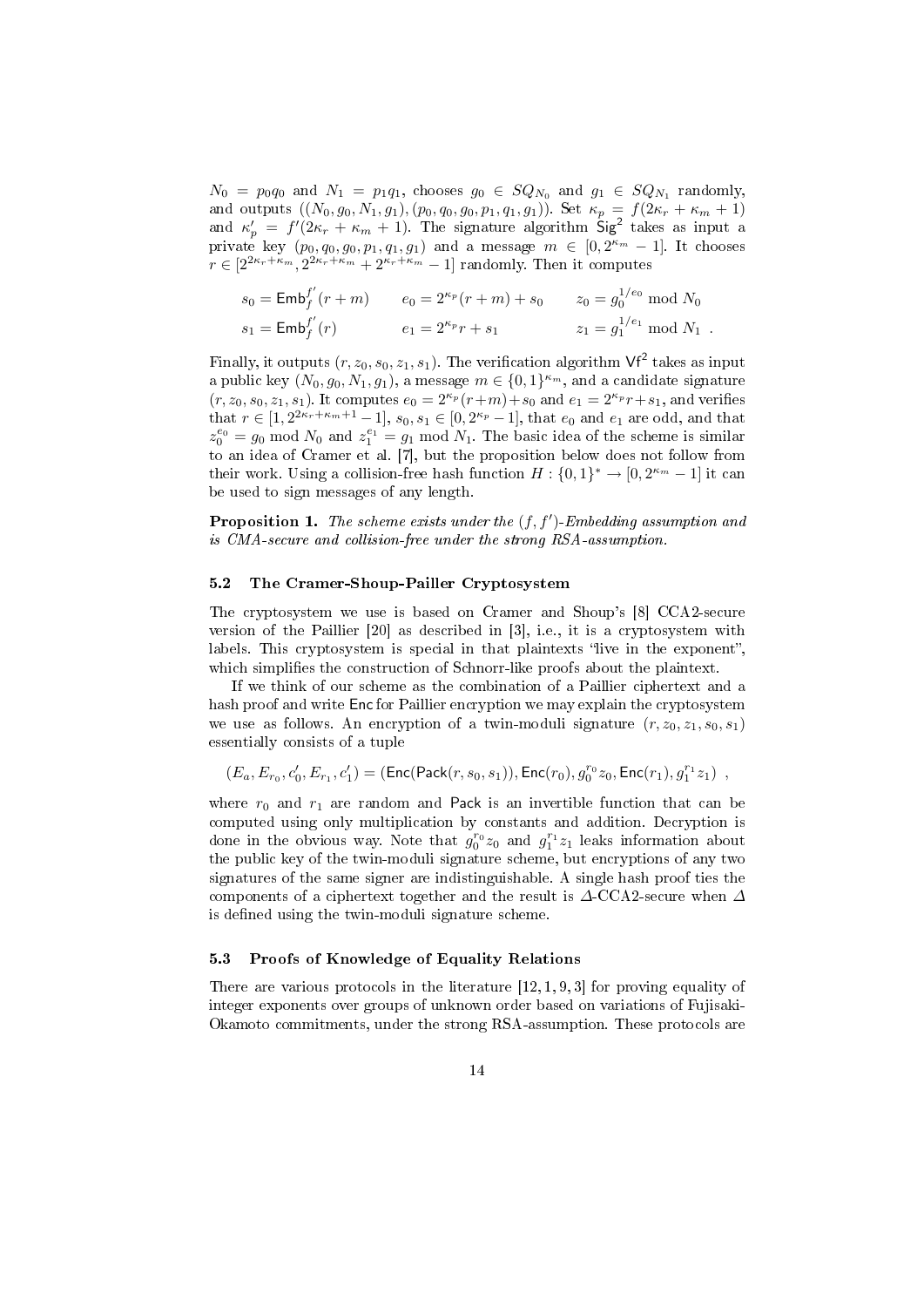strictly speaking not proofs of knowledge, since extraction may fail with negligible probability over the choice of commitment parameters, but they can be used as proofs of knowledge provided that there are trusted commitment parameters present during the execution of the protocols. Furthermore, they are usually given as honest verifier zero-knowledge protocols, but it is easy to make them zero-knowledge for a malicious verifier. A useful feature of these protocols is that they bound the bit-size of the exponents.

## 5.4 Verifiable Generation of Hiding Commitment Scheme

The problem with the proofs of equal integer exponents in a two party setting is that it is difficult to generate the Fujisaki-Okamoto commitment parameters efficiently. Recall that the commitment parameters consist of a random RSAmodulus  $N = pq$ , where p and q are safe primes, a random  $g \in SQ_N$ , and  $h = g^x$ for a random  $x \in [0, N2^{\kappa_r}]$ . A commitment C of  $m \in \mathbb{Z}$  is formed as  $C = g^r h^m$ for an  $r \in [0, N2^{\kappa_r}]$ . The problem is that if  $(N, g, h)$  are generated by the prover, then the commitments are not binding. On the other hand, if they are generated by the verifier, then h may not be of the form  $g^x$ , and then the commitments are not hiding. As far as we know there is no truly efficient solution to this problem.

We now sketch our solution to this problem. The prover generates a pair  $(N_r, g_r)$ , where  $N_r$  is an RSA-modulus of two safe primes and  $g_r \in SQ_{N_r}$ . This is done only once and is part of the public key of the prover in our application. The verifier then generates  $(N, g, h)$  as above, except that it defines  $h = g^x$  for a random  $x \in [0, NN_r 2^{\kappa_r}]$ . It then computes a "commitment"  $h_r = g_r^x$  of x and executes a Schnorr-like zero-knowledge "proof of knowledge" that the same integer x was used for both  $h_r$  and h. Extraction of x is possible with high probability provided that  $(N_r, g_r)$  are chosen correctly. This ensures that the parameters  $(N, g, h)$  can be used safely by a prover. On the other hand, provided  $|SQ_{N_r}|$  and  $|SQ_N|$  are relatively prime,  $h_r$  is essentially independently generated from h. This implies that the parameters  $(N, q, h)$  can be used safely by the verifier, since essentially no knowledge of x is leaked. To ensure that  $|SQ_{N_r}|$  and  $|SQ_N|$  are relatively prime with overwhelming probability we assume that N is generated independently from  $N_r$ . In practice this is very reasonable.

In the full paper we show that the parameters  $(N, q, h)$  output by the protocol below can be used to execute the proof of equal exponents that assumes trusted commitment parameters. We call the two players in the proof the generator  $G$ and the receiver  $R$  to distinguish them from their roles in a larger protocol. Denote by  $\pi_{pl} = (P_{pl}, V_{pl})$  the zero-knowledge proof of knowledge of a logarithm for prime order groups described by Cramer et al. [6].

### Protocol 1 (Secure Generation of Integer Commitment Scheme).

COMMON INPUT: A  $\kappa$ -bit integer  $N_r$  and  $g_r \in \mathbb{Z}_{N_r}^*$  to both parties.

1. The receiver chooses a safe  $\kappa$ -bit prime  $P = 2Q + 1$ , and  $H \in G_Q$  randomly, where  $G_Q$  is the unique subgroup of order Q. Then it chooses  $z \in \mathbb{Z}_Q$  randomly, computes  $K = H^z \mod P$ , hands  $(P, H, K)$  to the generator, and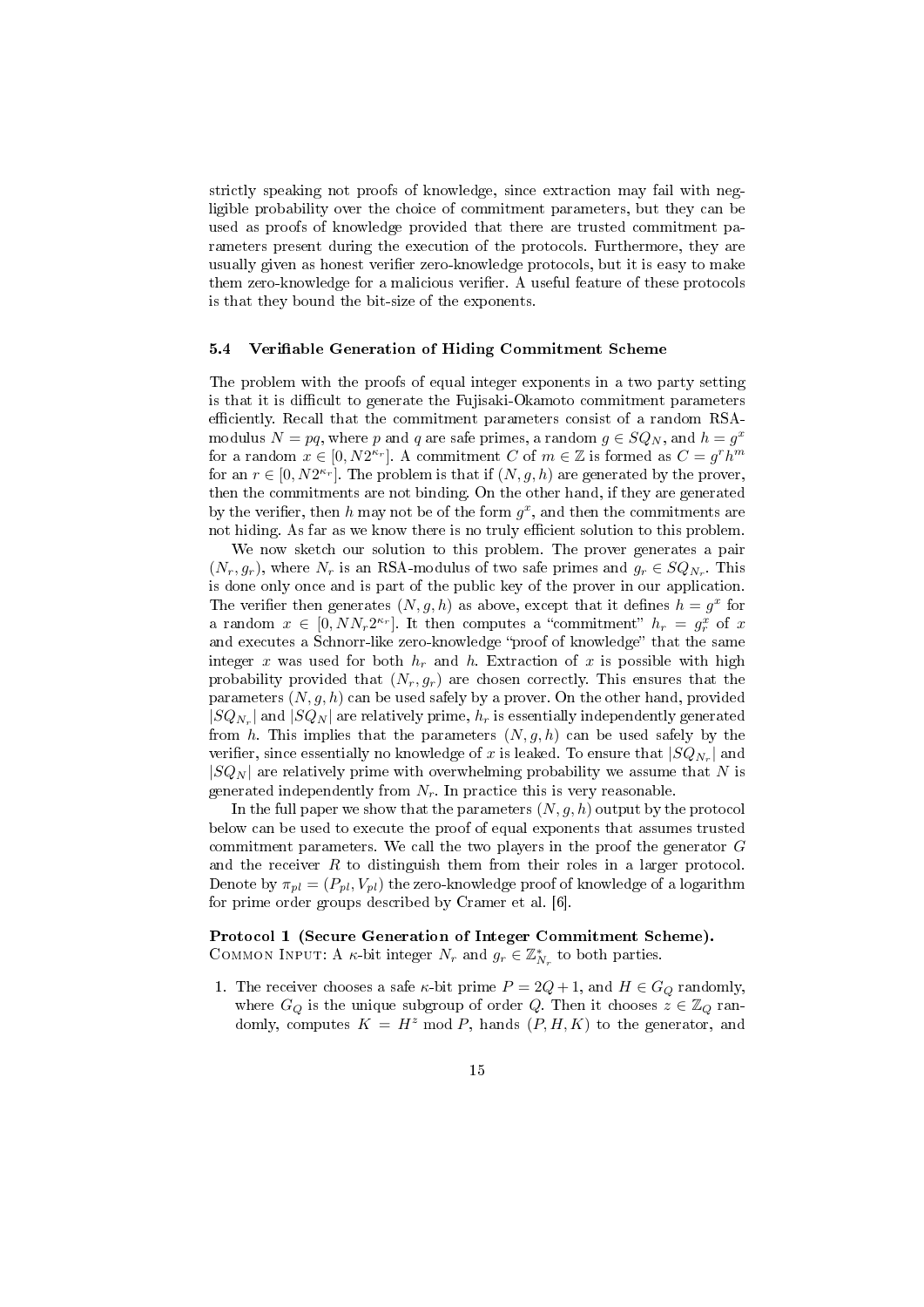executes  $\pi_{pl}$  as the prover on common input  $(P, H, K)$  and private input z. If the verifier rejects, then the generator hands  $\perp$  to the receiver and halts.

- 2. The generator verifies that P is a safe prime and that  $H, K \in G_Q$ . Then it chooses an RSA-modulus N,  $g \in SQ_N$ , and  $x \in [0, 2^{2\kappa + \kappa_r} - 1]$  randomly, and computes  $h = g^x \mod N$  and  $h_r = g^x_r \mod N_r$ . Then it chooses  $c_g \in$  $[0, 2^{\kappa_c} - 1], r_g \in \mathbb{Z}_q$ , and  $r \in [0, 2^{2\kappa + 2\kappa_r + \kappa_c} - 1]$  randomly, defines  $w =$  $H^{r_g}K^{c_g}, \, \alpha = g^r \bmod N$  and  $\alpha_r = g^r_r \bmod N_r$ , and hands  $(h, h_r, w, \alpha, \alpha_r)$  to the receiver.
- 3. The receiver chooses  $c_r \in [0, 2^{\kappa_c}-1]$  randomly and hands  $c_r$  to the generator.
- 4. The generator computes  $c = c_g \oplus c_r$  and  $d = cx + r \mod 2^{2\kappa + 2\kappa_r + \kappa_c}$ , hands  $(d, c_q, r_q)$  to the receiver, and outputs  $(N, g, h)$ .
- 5. The receiver outputs  $(N, g, h)$  if  $H^{r_g} K^{c_g} = w$ ,  $h^c \alpha = g^d \mod N$  and  $h^c_r \alpha_r =$  $g_r^d \bmod N_r$ . Otherwise it outputs  $\perp$ .

We denote the above protocol by  $\pi_{tp} = (G, R)$ , where G is the generator and R the receiver.

Remark  $6.$  Although the receiver can use the same prime  $P$  in every protocol instance, the generator must check that  $P$  is of the expected form to be confident that it can run the protocol  $\pi_{pl}$ , which is only sound if  $G_Q$  has prime order.

Checking for primality is expensive, i.e., it requires  $O(\kappa_r)$  exponentiations. If one assumes that it is infeasible to find a specific safe prime  $P$  such that the discrete logarithm problem is feasible in  $G_Q$ , then any party can choose a prime  $P$  that is used in every protocol instance. Then each party performs the primality test only once. This is a natural assumption in practice, where one can use a prime from a cryptographic standard.

**Proposition 2.** For every pair  $(N_r, g_r)$  with  $N_r \in \mathbb{N}$  and  $g_r \in \mathbb{Z}_{N_r}^*$  the probability  $Pr[\langle R, G \rangle(N_r, g_r) \neq \bot]$  is overwhelming.

**Proposition 3.** Let  $(N, g, h)$  be randomly distributed Fujisaki-Okamoto parameters. Define  $[R^*,G](N_r, g_r)$  to be a pair consisting of the output of  $R^*$  and G.

Then for every receiver  $R^* \in EPT$  there exists a simulator  $M \in EPT$ such that for every pair  $(N_r, g_r)$  with  $N_r \in \mathbb{N}$  and  $g_r \in \mathbb{Z}_{N_r}^*$  the distributions of  $[R^*,G](N_r, g_r)$  and  $M(N_r, g_r, N, g, h)$  are statistically indistinguishable and  $M(N_r, g_r, N, g, h)$  is always on the form  $(\cdot, out_G)$  with out<sub>G</sub>  $\in \{(N, g, h), \perp\}.$ 

Informally, this simply means that we can simulate the protocol in such a way that a particular set of parameters are used. Since the generator does not have any secret input, it is not meaningful to say that the protocol is zero-knowledge. However, one may view the proposition as saying that the protocol leaks no knowledge to the receiver about the exponent  $x$  that is chosen by the generator within the protocol. In this sense the protocol is zero-knowledge.

Denote by  $T_{srsa}$  the algorithm that on input  $1^{\kappa}$  outputs  $(N_r, g_r)$ , such that  $N_r$  is a product of two random safe  $\kappa/2$ -bit safe primes and  $g_r$  is randomly chosen in  $SQ_{N_r}$ .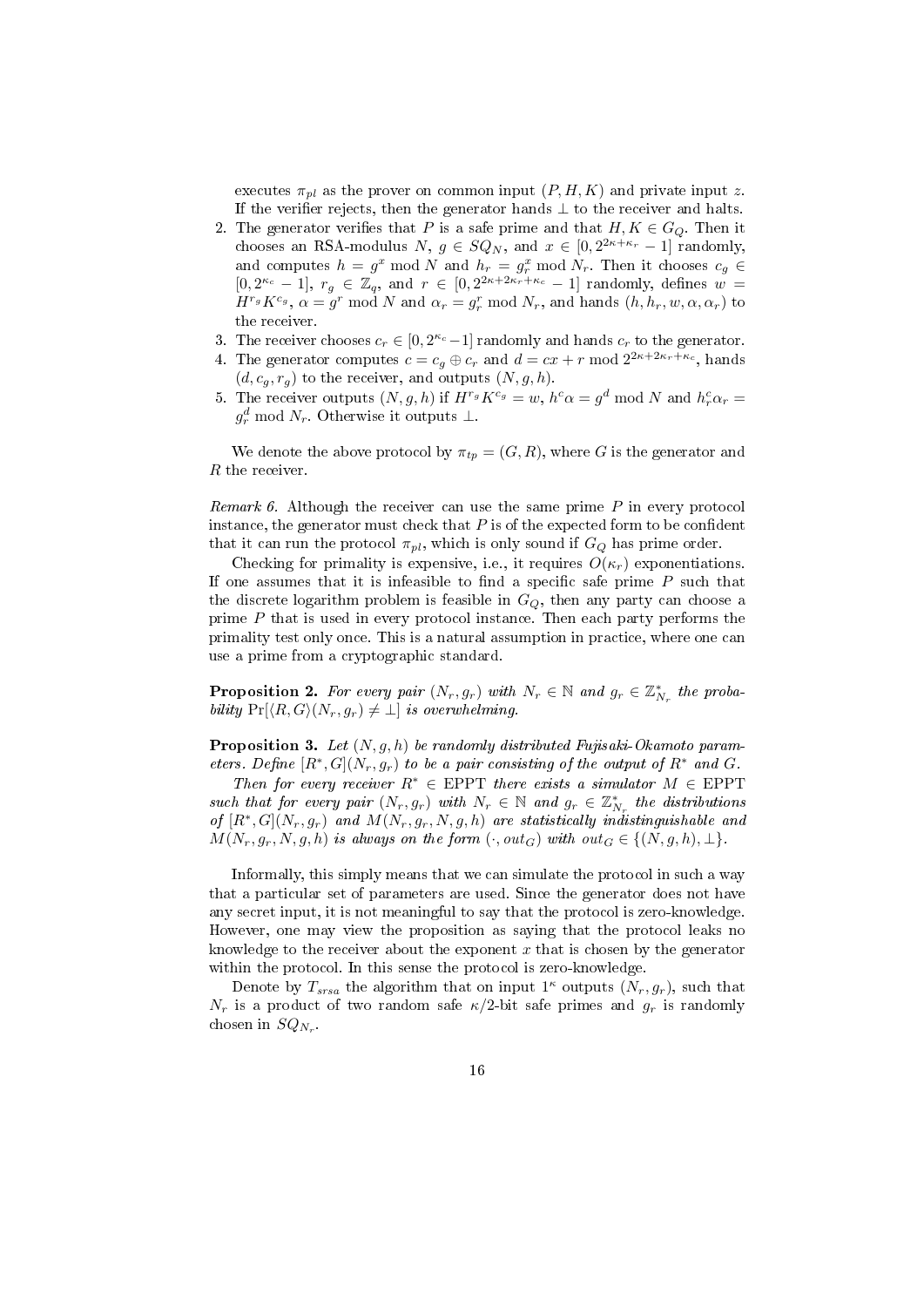**Proposition 4.** Suppose that  $(N_r, g_r) = T_{srsa}(1^{\kappa})$ . Then the probability that the receiver outputs  $(N, g, h)$ , where h is not in the subgroup of  $\mathbb{Z}_N^*$  generated by g, is negligible under the strong RSA-assumption and the discrete logarithm assumption.

Remark 7. Even with the modification of Remark 6 the protocol requires a nonconstant number of exponentiations, since the generator may have to generate a new RSA-modulus to ensure that its modulus is generated independently of  $N_r$ . If the reader find this annoying, please note that if the generator chooses an RSA-modulus N with at least  $2\kappa + 2$  bits it can reuse the *same* modulus in any proof, since the orders of g and  $g_r$  are coprime. However, the size of the random exponents in the protocol above, and in all protocols that use the modulus must then be doubled, and this gives a far less efficient protocol in practice. Thus, we detail the solution above.

# 6 An Efficient Instantiation

In the full paper we show that there is an instantiation of the generic DCsignature scheme which is secure under the DCR-assumption, the strong RSAassumption, and the DDH-assumption. We sketch this solution below.

Given the generic description in Section 4 and Theorem 1 all the algorithms of our instantiation follow from setting the signature scheme equal to our twinmoduli signature scheme, and the  $\triangle$ -CCA2-secure scheme equal to our variation of the Cramer-Shoup-Paillier scheme, provided that we dene a splitting of the key generator and a well-formedness function. The public key of the cryptosystem contains an RSA-modulus n, but the scheme functions properly for any integer  $n$  with some minor modifications. The key generator outputs a commitment based on the El Gamal cryptosystem of the secret key that is unconditionally committing to ensure that the uniqueness property of well-formedness. Thus, we define the splitting such that it is not necessary to execute an expensive proof that  $n$  is correctly formed. The well-formedness function for signatures is based on the fact that for any honestly computed signature  $(r, z_0, z_1, s_0, s_1)$  it holds that  $r \in [2^{2\kappa_r + \kappa_m}, 2^{2\kappa_r + \kappa_m} + 2^{\kappa_r + \kappa_m} - 1], s_0, s_1 \in [2^{\kappa_p - 1}, 2^{\kappa_p - 1} + 2^{\kappa_p - \kappa'_p} - 1],$  and  $z_1^{e_1} = g_1$  mod  $N_1$ . Recall that the signature verification algorithm only requires that  $r \in [1, 2^{2\kappa_r + \kappa_m + 1} - 1]$  and  $s_0, s_1 \in [0, 2^{\kappa_p} - 1]$ . The slack is exploited to avoid costly proofs of membership in intervals.

The idea of the twin-moduli signature scheme is loosely speaking that all that is needed to verify a signature can be done "in the exponent". Recall that a verification involves multiplication by constants, adding, checking for intervalmembership and oddity, and then checking the roots of the signature. Let us write  $C(m)$  for a Fujisaki-Okamoto commitment of the form  $g^l h^m \mod N$  for some random  $l$ , and simply write  $Enc(m)$  for a Paillier-part of a cryptotext, i.e., we ignore the encoding and the third component that guarantees CCA2 security. Then the proof of validity of a signature can be explained as follows. A DC-signature essentially consists of a tuple  $(E_a, E_{r_0}, c'_0, E_{r_1}, c'_1)$  on the form

$$
(\mathsf{Enc}(\mathsf{Pack}(r,s_0,s_1)), \mathsf{Enc}(r_0), g_0^{r_0}z_0, \mathsf{Enc}(r_1), g_1^{r_1}z_1)\enspace.
$$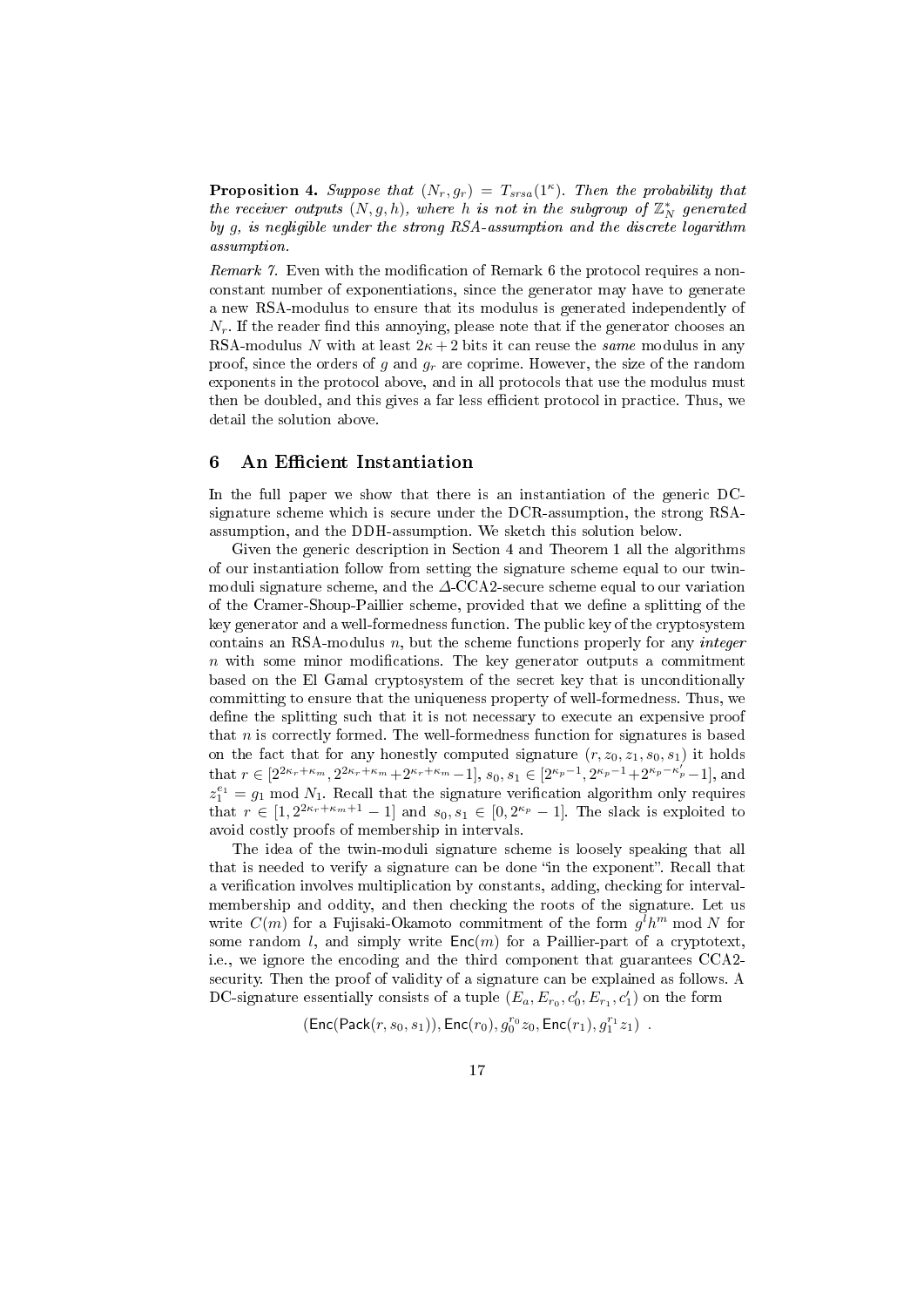The prover forms commitments

$$
C'_r = C(r - 2^{2\kappa_r + \kappa_m})
$$
  
\n
$$
C'_{s_0} = C((s_0 - 2^{\kappa_p - 1} - 1)/2)
$$
  
\n
$$
C'_{s_1} = C((s_1 - 2^{\kappa_p - 1} - 1)/2)
$$

and proves knowledge of the committed values. The protocol used to do this also implies that  $r - 2^{2\kappa_r + \kappa_m} \in [-2^{\kappa_r + \kappa_m} + 1, 2^{2\kappa_r + \kappa_m} - 1]$  and  $(s_0 - 2^{\kappa_p - 1} 1)/2$ ,  $(s_1 - 2^{\kappa_p - 1} - 1)/2 \in [-2^{\kappa_p - 2} + 1, 2^{\kappa_p - 2} - 1]$ . Then the verifier computes

$$
C_r = C'_r C (2^{2\kappa_r + \kappa_m})
$$
  
\n
$$
C_{s_0} = (C'_{s_0})^2 C (2^{\kappa_p - 1} + 1)
$$
  
\n
$$
C_{s_1} = (C'_{s_1})^2 C (2^{\kappa_p - 1} + 1)
$$
  
\n
$$
C_a = C_r^{2^{2\kappa_p}} C_{s_0}^{2^{\kappa_p}} C_{s_1} ,
$$

and the prover proves that the value committed to in  $C_a$  equal the value encrypted in  $E_a$ . Note that  $C_{s_0}$  and  $C_{s_1}$  are commitments to odd integers  $s_0$  and  $s_1$  in  $[0, 2^{\kappa_p} - 1]$  and  $C_r$  is a commitment to an integer  $r \in [1, 2^{2\kappa_r + \kappa_m + 1} - 1]$ . Thus, part of the verification has already been executed.

To complete the verification the verifier computes commitments of the integers  $e_0$  and  $e_1$  induced by the values r,  $s_0$ , and  $s_1$  by forming

$$
C_{e_0} = (C_r C(m))^{2^{\kappa_p}} C_{s_0}
$$
 and  $C_{e_1} = C_r^{2^{\kappa_p}} C_{s_1}$ .

All that then remains is to prove that if  $e_0$  and  $e_1$  are committed to in  $C_{e_0}$  and  $C_{e_1}$  and  $r_0$  and  $r_1$  are encrypted in  $E_{r_0}$  and  $E_{r_1}$ , then

$$
(c'_0)^{e_0} = g_0^{e_0 r_0} g_0 \bmod N_0
$$
 and  $(c'_1)^{e_1} = g_1^{e_1 r_1} g_1 \bmod N_1$ .

This shows that the encrypted signature is a valid twin-moduli signature.

The proof of invalidity for well-formed signatures is similar, but more complicated in that at some point the prover must show that  $z_0^{e_0}/g_0 \neq 1$  without revealing this value. A standard trick to solve this problem is to randomize the result, i.e., revealing  $(z_0^{e_0}/g_0)^l$  for a randomly chosen l. However, in general it may happen that  $z_0^{e_0}/g_0$  is contained in some particular subgroup of  $\mathbb{Z}_{N_0}^*$  and the simulator clearly does not know if this is the case.

When the public signature key is chosen honestly and the malicious verifier does not know the factorization of  $N_0$ , it is infeasible to find any element that generates a non-trivial subgroup of  $SQ_{N_0}.$  Thus, in this case the above idea works straightforwardly and there is no problem. In other words we have a  $(T_{hs}, F_{hs})$ zero-knowledge simulator.

For maliciously generated  $N_0$ ,  $g_0$ ,  $z_0$ , and  $e_0$  the above approach does not work at all, and it seems difficult to come up with an efficient approach that does work. Fortunately, we know that it suffices to have a simulator that is given the values  $z_0$  and  $e_0$  as an additional advice string, and given these it is obviously trivial to generate  $(z_0^{e_0}/g_0)^l$  with the right distribution. In other words we have a  $(T_{cs}, F_{cs})$ -simulator.

The complexity of our scheme for some practical parameters is given below.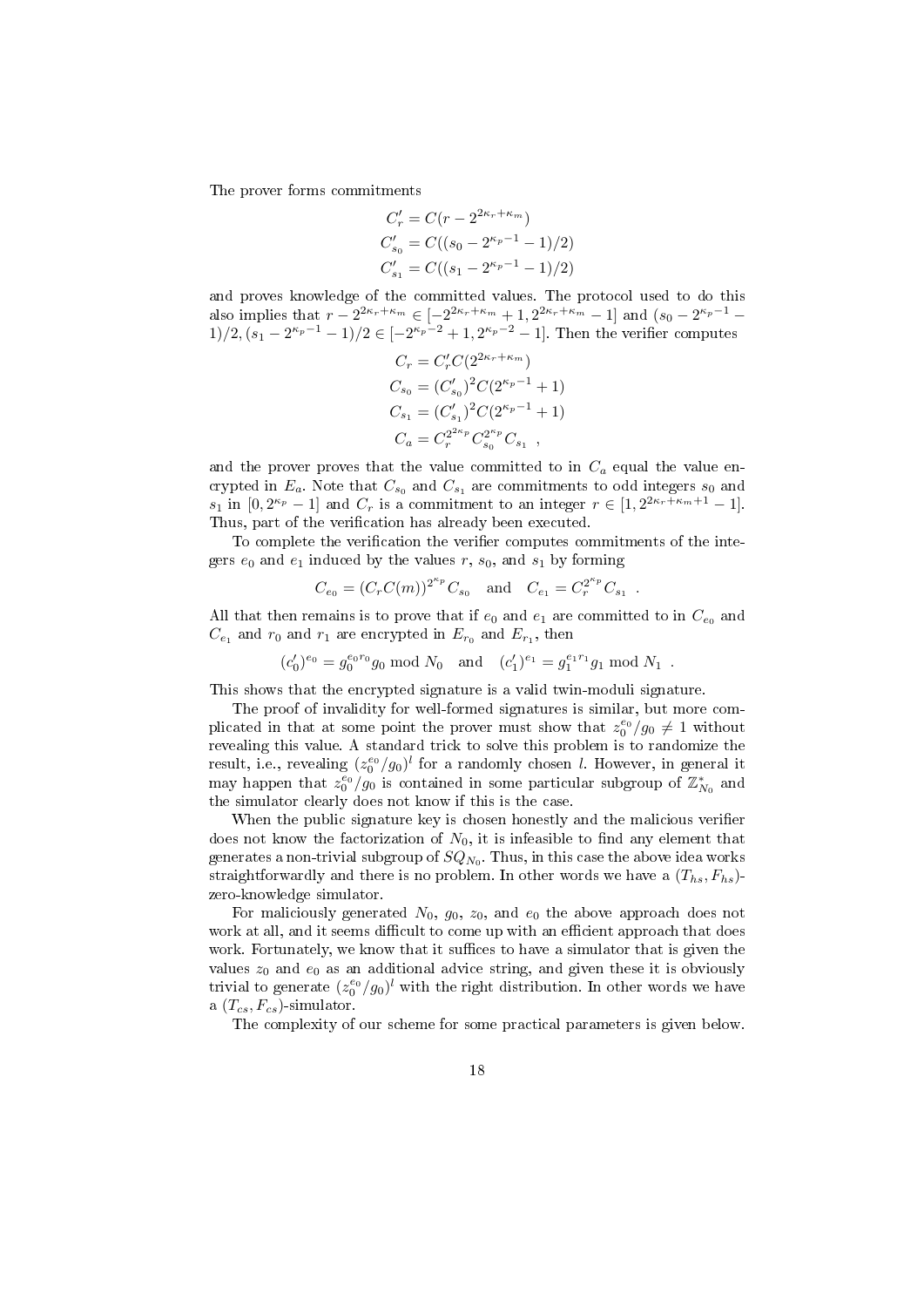| Operation                 | Alg./Prot. Signer Confirmer Verifier |     |     |     |
|---------------------------|--------------------------------------|-----|-----|-----|
| Signing                   | $\frac{Sig^{dc}}{Con^{dc}}$          | 140 |     |     |
| Converting                |                                      |     | 66  |     |
| Verifying                 | $Vf^{dc}$                            |     |     | 1   |
| Well-Formedness           | $\pi_{wf}$                           |     | 61  | 59  |
| Correctness of conversion | $\pi_c$                              |     | 327 | 227 |
| Validity/Invalidity       | $\pi_e$                              |     | 189 | 169 |
| Validity                  | $\pi_{v}$                            | 166 |     | 151 |

Table 1. The estimated average complexity of the algorithms and the protocols in terms of  $\kappa$ -bit exponentiations when  $\kappa = 1024$ ,  $\kappa_r = \kappa_c = 50$ , and  $\kappa_m = 160$ .

# 7 Acknowledgments

I thank Ronald Cramer and Ivan Damgård for answering my questions about their work, I thank Dominik Raub and Stefano Tessaro for discussions on nontransferability, and I thank the anonymous reviewers of TCC 2007 for helpful comments.

## References

- 1. F. Boudot. Efficient proofs that a committed number lies in an interval. In Advances in Cryptology - Eurocrypt 2000, volume 1807 of Lecture Notes in Computer Science, pages 431–444. Springer Verlag, 2000.
- 2. J. Camenisch and Markus Michels. Confirmer signature schemes secure against adaptive adversaries. In Advances in Cryptology - Eurocrypt 2000, Lecture Notes in Computer Science, pages 243-258. Springer Verlag, 2000.
- 3. J. Camensisch and V. Shoup. Practical veriable encryption and decryption of discrete logarithms. In Advances in Cryptology - Crypto 2003, volume 2729 of Lecture Notes in Computer Science, pages 126-144. Springer Verlag, 2003.
- 4. D. Chaum. Designated confirmer signatures. In Advances in Cryptology Eurocrypt '94, volume 950 of Lecture Notes in Computer Science, pages  $86-91$ . Springer Verlag, 1994.
- 5. D. Chaum and H. van Antwerpen. Undeniable signatures. In Advances in Cryptol $ogy - Crypto$  '89, volume 435 of *Lecture Notes in Computer Science*, pages  $212-216$ . Springer Verlag, 1990.
- 6. R. Cramer, I. Damgård, and P. D. MacKenzie. Efficient zero-knowledge proofs of knowledge without intractability assumptions. In Public Key Cryptography -  $PKC$ 2000, volume 1751, pages 354372. Springer Verlag, 2000.
- 7. R Cramer, I. Damgård, and T. P. Pedersen. Efficient and provable security amplifications. In Security Protocols, International Workshop, Cambridge, United Kingdom, April 10-12, 1996, Proceedings, volume 1189 of Lecture Notes in Computer  $Science$ , pages 101-109. Springer, 1996.
- 8. R. Cramer and V. Shoup. Universal hash proofs and a paradigm for adaptive chosen ciphertext secure public-key encryption. http://homepages.cwi.nl/ cramer/, June 1999.